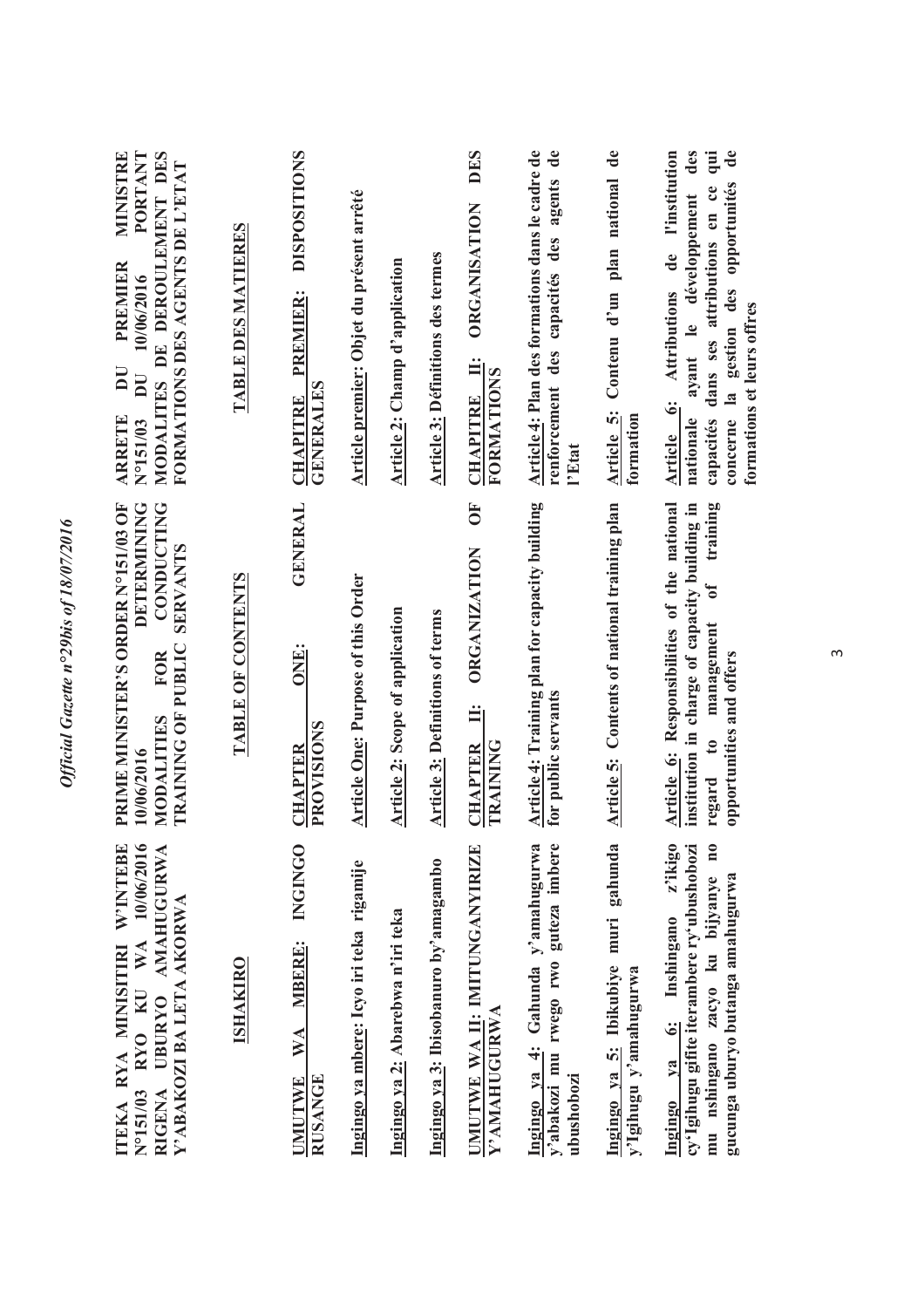| Ingingo ya 7: Gutoranya abakozi ba Leta<br>bagomba kujya mu mahugurwa                                                   | Article 7: Selection of public servants to<br>attend training                                                                            | Article 7: Sélection des agents de l'Etat à<br>participer à une formation                                                                              |
|-------------------------------------------------------------------------------------------------------------------------|------------------------------------------------------------------------------------------------------------------------------------------|--------------------------------------------------------------------------------------------------------------------------------------------------------|
| Ingingo ya 8: Ibigenderwaho mu guhitamo<br>abajya mu mahugurwa                                                          | <b>Article 8: Selection criteria</b>                                                                                                     | Article 8: Critères de sélection                                                                                                                       |
| Ingingo ya 9: Kwemererwa kujya mu<br>mahugurwa                                                                          | <b>Article 9: Approval to attend a training</b>                                                                                          | une<br>Article 9: Approbation de participer à<br>formation                                                                                             |
| Ingingo ya 10: Amahugurwa y'umukozi<br>ugitangira akazi                                                                 | Article 10: Induction course                                                                                                             | <b>Article 10: Formation préparatoire</b>                                                                                                              |
| Ingingo ya 11: Uruhushya rwo kujya mu<br>mahugurwa                                                                      | Article 11: Authorisation to attend training                                                                                             | Article 11: Autorisation de participer à une<br>formation                                                                                              |
| atari mu<br>yemerera<br>abayagiyemo gukomeza kuba abakozi bayo<br>rwego rw'amahugurwa Leta<br>Ingingo ya 12: Amahugurwa | Training that is not among<br>trainings during which the Government<br>considers its beneficiaries public servants<br><b>Article 12:</b> | Article 12: Formation qui n'est pas dans le<br>considère ses bénéficiaires comme agents de<br>cadre des formations pendant lesquelles l'Etat<br>l'Etat |
| <b>INSHINGANO</b><br>WEMEREWE<br>KUJYA MU MAHUGURWA<br>Z'UMUKOZI WA LETA<br>WA III:<br><b>UMUTWE</b>                    | CHAPTER III: OBLIGATIONS OF A<br>PUBLIC SERVANT AUTHORIZED TO<br>ATTEND TRAINING                                                         | CHAPITRE III: OBLIGATIONS D'UN<br>◀<br>AGENT DE L'ETAT AUTORISE<br>PARTICIPER A UNE FORMATION                                                          |
| Ingingo ya 13: Amasezerano n'uwemerewe<br>amahugurwa                                                                    | Article 13: Contract with the beneficiary of<br>the training                                                                             | Article 13: Contrat avec le bénéficiaire de<br>la formation                                                                                            |
| Ingingo ya 14: Gusubiza amafaranga igihe<br>amasezerano<br>y'amahugurwa<br>hatubahirijwe                                | <b>Article 14: Reimbursement of training funds</b><br>in case of non-compliance with the training<br>contract                            | Article 14: Remboursement des frais de<br>formation en cas de non-respect du contrat de<br>formation                                                   |
| Ingingo ya 15: Gukurikira amahugurwa                                                                                    | Article 15: Participation in training                                                                                                    | Article 15: Participation à la formation                                                                                                               |
| Ingingo ya 16: Kugaruka ku kazi                                                                                         | <b>Article 16: Return to work</b>                                                                                                        | Article 16: Retour au travail                                                                                                                          |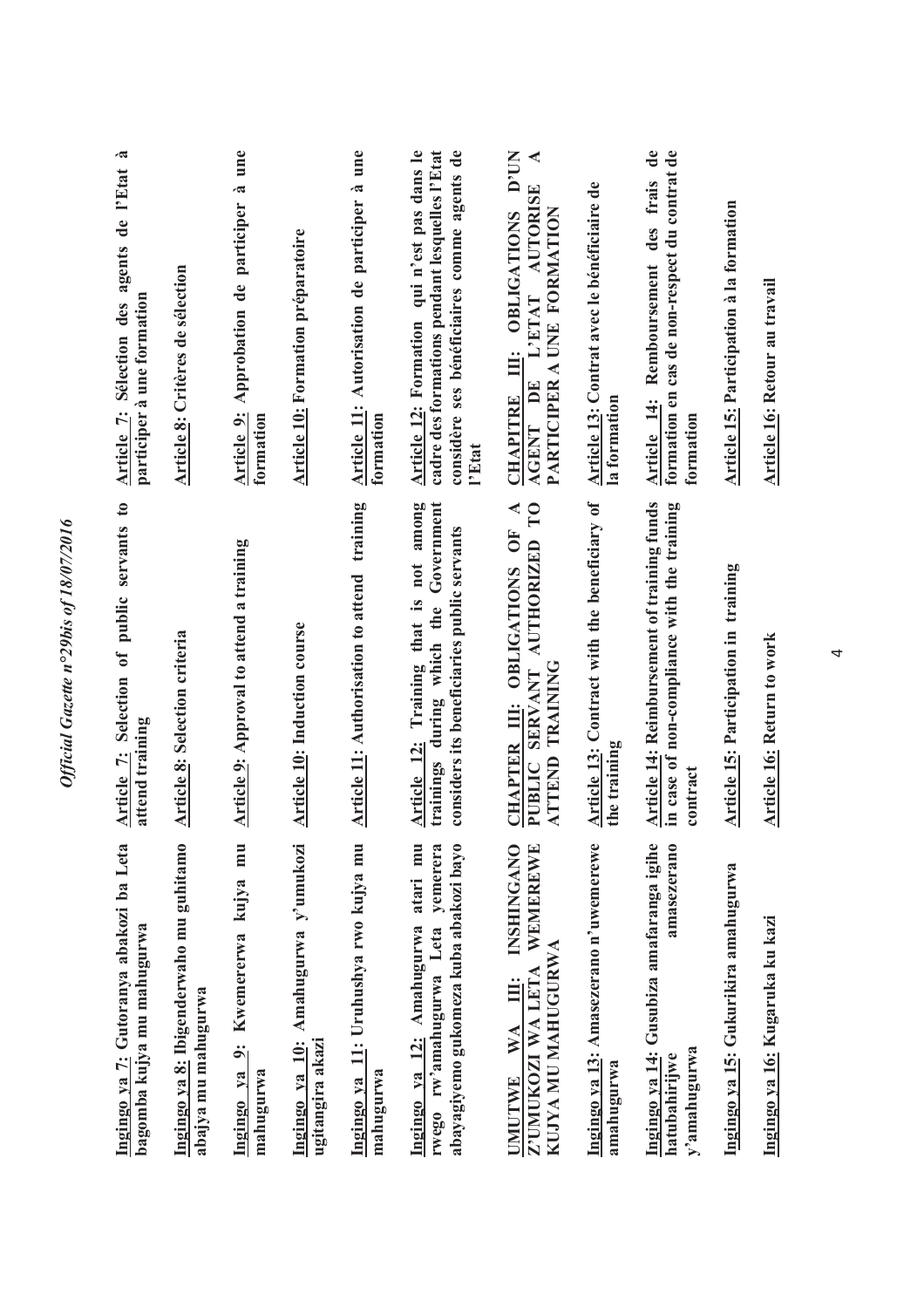| Ingingo ya 17: Raporo y'amahugurwa                                                                            | <b>Article 17: Training report</b>                                                | <b>Article 17: Rapport de formation</b>                                                                            |
|---------------------------------------------------------------------------------------------------------------|-----------------------------------------------------------------------------------|--------------------------------------------------------------------------------------------------------------------|
| <b>JMUTWE WA IY: UBURENGANZIRA</b><br>LETA<br>NU<br>KUJYA<br>WA<br>MAHUGURWA<br><b>BW'UMUKOZI</b><br>WEMEREWE | CHAPTER IV: RIGHTS OF A PUBLIC<br>SERVANT AUTHORIZED TO GO FOR<br><b>TRAINING</b> | CHAPITRE IV: DROITS D'UN AGENT DE<br>UNE<br><b>SUIVRE</b><br>∢<br>L'ETAT AUTORISE<br>FORMATION                     |
| Ingingo ya 18: Korohereza umukozi wa<br>Leta guhugurwa kandi anakora                                          | Article 18: Facilitation to a public servant in<br>training while working         | Article 18: Facilitation d'un agent de l'Etat<br>en formation pendant qu'il travaille                              |
| Ingingo ya 19: Ikiruhuko cy'umwaka ku<br>mukozi wa Leta uri mu mahugurwa                                      | Article 19: Annual leave for a public servant<br>in training                      | Article 19: Congé annuel pour un agent de<br>l'Etat en formation                                                   |
| n'ibindi<br>uri mu<br>Ingingo ya 20: Umushahara<br>bigenerwa umukozi wa Leta<br>mahugurwa                     | Articles 20: Salary and other benefits of a<br>public servant on training         | avantages<br>accordés à un agent de l'Etat en formation<br>autres<br>$\mathbf{d}$<br><b>Salaire</b><br>Article 20: |
| Ingingo ya 21: Koroherezwa ingendo                                                                            | <b>Article 21: Transport facilitation</b>                                         | Article 21: Indemnité de transport                                                                                 |
| Ingingo ya 22: Amafaranga y'itumanaho                                                                         | <b>Article 22: Communication allowance</b>                                        | Article 22: Frais de communication                                                                                 |
| <b>AMAFARANGA</b><br>$\ddot{z}$<br>Y'AMAHUGURWA<br>$\mathbb{N}$<br><b>UMUTWE</b>                              | <b>CHAPTER V: FUNDING OF TRAINING</b>                                             | DES<br>FINANCEMENT<br>اند<br>ا<br>FORMATIONS<br><b>CHAPITRE</b>                                                    |
| Ingingo ya 23: Itangwa ry'amafaranga<br>y'amahugurwa                                                          | Article 23: Financing of training                                                 | Article 23: Financement de formation                                                                               |
| Ingingo ya 24: Kwishyura amafaranga<br>y'amahugurwa                                                           | Article 24: Payment of training funds                                             | Article 24: Payement des frais de formation                                                                        |
| Ingingo ya 25: Amafaranga y'ingoboka<br>y'urugendo rw'amahugurwa mu mahanga                                   | $\approx$<br>allowance for<br>training conducted abroad<br>Article 25: Incidental | Article 25: Frais des circonstances pour une<br>formation à l'étranger                                             |

 $\overline{5}$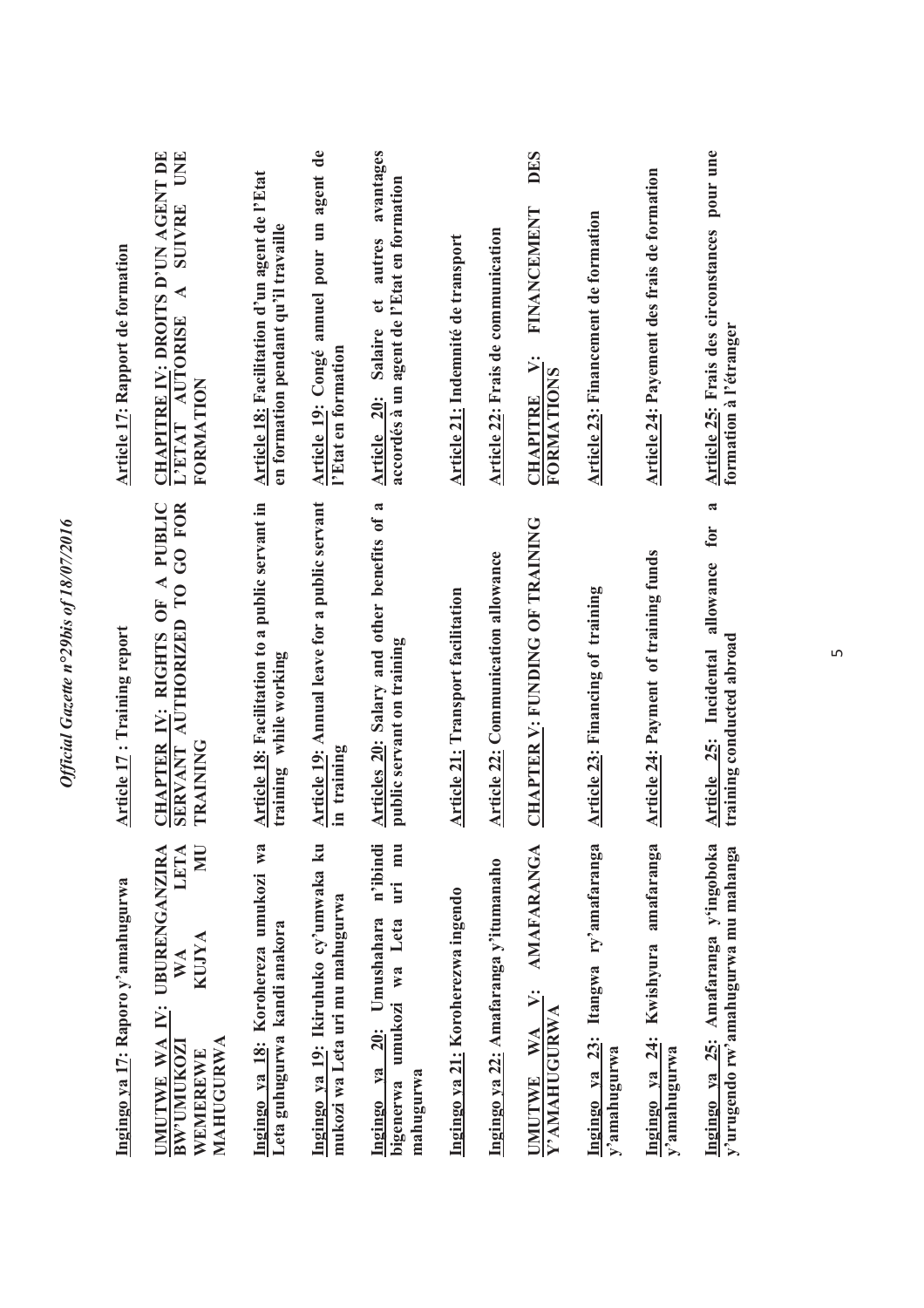|                                                            | Article 26: Calcul des frais de logement et de<br>subsistance pour un agent de l'Etat en<br>Article 27: Frais de circonstances<br>TRANSITOIRES ET FINALES<br>formations à l'intérieur du pays<br>Article 28: Formations en cours<br>VI:<br>formation à l'étranger<br><b>CHAPITRE</b> | Article 26: Calculation of accommodation<br>and subsistence allowance for a public<br>Article 29: Authorities responsible<br>servant who is in a training abroad<br>Article 28: On-going trainings<br><b>FINAL PROVISIONS</b><br>inside the Country | Ingingo ya 26: Ibarwa ry'amafaranga<br>Ingingo ya 27: Amafaranga y'ingoboka ku<br><b>INGINGO</b><br>y'icumbi n'ayo gutunga umukozi wa Leta<br>Ingingo ya 29: Abashinzwe gushyira mu<br>Ingingo ya 28: Amahugurwa agikorwa<br>mahugurwa y'imbere mu Gihugu<br>uri mu mahugurwa mu mahanga<br>Z'INZIBACYUHO N'IZISOZA<br>JMUTWE WA VI: |
|------------------------------------------------------------|--------------------------------------------------------------------------------------------------------------------------------------------------------------------------------------------------------------------------------------------------------------------------------------|-----------------------------------------------------------------------------------------------------------------------------------------------------------------------------------------------------------------------------------------------------|--------------------------------------------------------------------------------------------------------------------------------------------------------------------------------------------------------------------------------------------------------------------------------------------------------------------------------------|
| du présent arrêté<br>implementation of this Order          |                                                                                                                                                                                                                                                                                      |                                                                                                                                                                                                                                                     | bikorwa iri teka                                                                                                                                                                                                                                                                                                                     |
| Article 29: Autorités chargées de l'exécution<br>for       |                                                                                                                                                                                                                                                                                      |                                                                                                                                                                                                                                                     |                                                                                                                                                                                                                                                                                                                                      |
|                                                            |                                                                                                                                                                                                                                                                                      |                                                                                                                                                                                                                                                     |                                                                                                                                                                                                                                                                                                                                      |
| <b>DISPOSITIONS</b><br>CHAPTER VI: TRANSITIONAL AND        |                                                                                                                                                                                                                                                                                      |                                                                                                                                                                                                                                                     |                                                                                                                                                                                                                                                                                                                                      |
| pour les<br>Article 27: Incidental allowance on a training |                                                                                                                                                                                                                                                                                      |                                                                                                                                                                                                                                                     |                                                                                                                                                                                                                                                                                                                                      |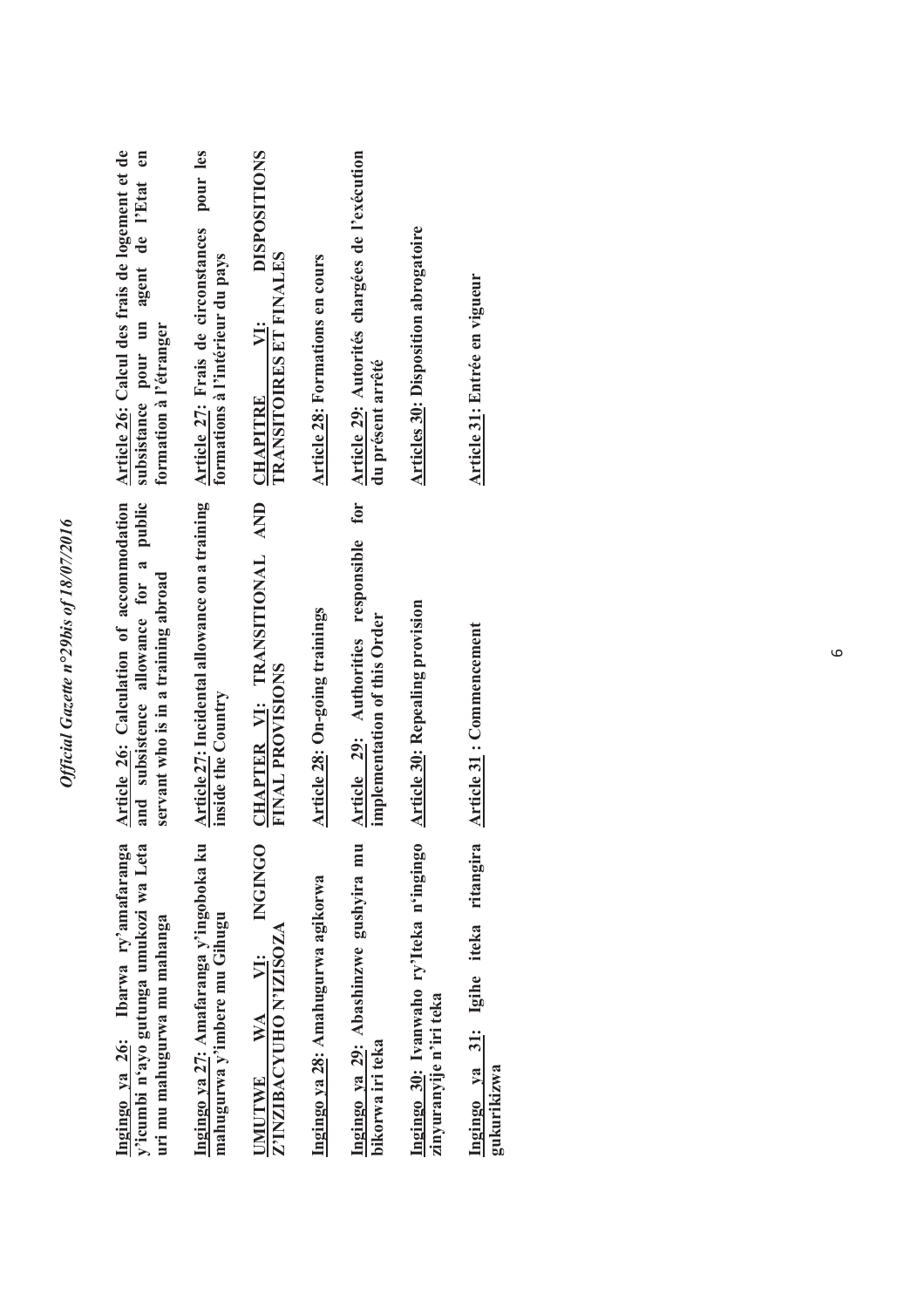| ITEKA RYA MINISITIRI W'INTEBE<br>RYO KU WA $10/06/2016$<br>RIGENA UBURYO AMAHUGURWA<br>Y'ABAKOZI BA LETA AKORWA<br>N°151/03                                        | <b>CONDUCTING</b><br>PRIME MINISTER'S ORDER N°151/03 OF<br><b>DETERMINING</b><br><b>SERVANTS</b><br>TRAINING OF PUBLIC<br><b>FOR</b><br>MODALITIES<br>10/06/2016 | <b>PORTANT</b><br>MINISTRE<br>MODALITES DE DEROULEMENT DES<br>FORMATIONS DES AGENTS DE L'ETAT<br><b>PREMIER</b><br>10/06/2016<br>$\overline{\mathbf{D}}$<br>$\overline{\mathbf{D}}$<br>N°151/03<br><b>ARRETE</b> |
|--------------------------------------------------------------------------------------------------------------------------------------------------------------------|------------------------------------------------------------------------------------------------------------------------------------------------------------------|------------------------------------------------------------------------------------------------------------------------------------------------------------------------------------------------------------------|
| Minisitiri w'Intebe;                                                                                                                                               | The Prime Minister;                                                                                                                                              | Le Premier Ministre;                                                                                                                                                                                             |
| Ashingiye ku Itegeko Nshinga rya Repubulika<br>y'u Rwanda ryo mu 2003 ryavuguruwe mu<br>2015, cyane cyane mu ngingo zaryo, iya 119,<br>iya 120, iya 122 n'iya 176; | Pursuant to the Constitution of the Republic of<br>Rwanda of 2003 revised in 2015, especially in<br>Articles 119, 120, 122 and 176;                              | Vu la Constitution de la République du Rwanda<br>du 2003 révisée en 2015, spécialement en ses<br>articles 119, 120, 121 et 176;                                                                                  |
| Ashingiye ku Itegeko nº 86/2013 ryo ku wa<br>11/09/2013 rishyiraho sitati rusange igenga<br>Abakozi ba Leta, cyane cyane mu ngingo<br>yaryo ya 32;                 | establishing the general statutes for public<br>Pursuant to Law n° 86/2013 of 11/09/2013<br>service, especially in Article 32;                                   | Vu la Loi nº 86/2013 du 11/09/2013 portant statut<br>général de la fonction publique, spécialement en<br>son article 32;                                                                                         |
| Asubiye ku Iteka rya Minisitiri w'Intebe n°<br>003/03 ryo ku wa 16/01/2015 rigena uburyo<br>amahugurwa y'abakozi ba Leta akorwa;                                   | Having reviewed Prime Minister's Order n°<br>003/03 of 16/01/2015 determining modalities<br>for training for public servants;                                    | Revu l'Arrêté du Premier Ministre n° 003/03 du<br>16/01/2015 portant modalités de déroulement des<br>formations des agents de l'Etat;                                                                            |
| Bisabwe na Minisitiri w'Abakozi ba Leta<br>n'Umurimo;                                                                                                              | On proposal by the Minister of Public Service<br>and Labour;                                                                                                     | Sur proposition du Ministre de la Fonction<br>Publique et du Travail                                                                                                                                             |
| wa<br>$\Omega$<br>$\mathbb{R}$<br>kubisuzuma<br>yateranye<br>Inama y'Abaminisitiri<br>imaze<br>18/01/2016<br>kubyemeza;                                            | the<br>$\overline{S}$<br>After consideration and approval<br>Cabinet, in its session of 18/01/2016;                                                              | Après examen et adoption par le Conseil des<br>Ministres, en sa séance du 18/01/2016;                                                                                                                            |
| <b>ATEGETSE:</b>                                                                                                                                                   | <b>HEREBY ORDERS:</b>                                                                                                                                            | <b>ARRETE:</b>                                                                                                                                                                                                   |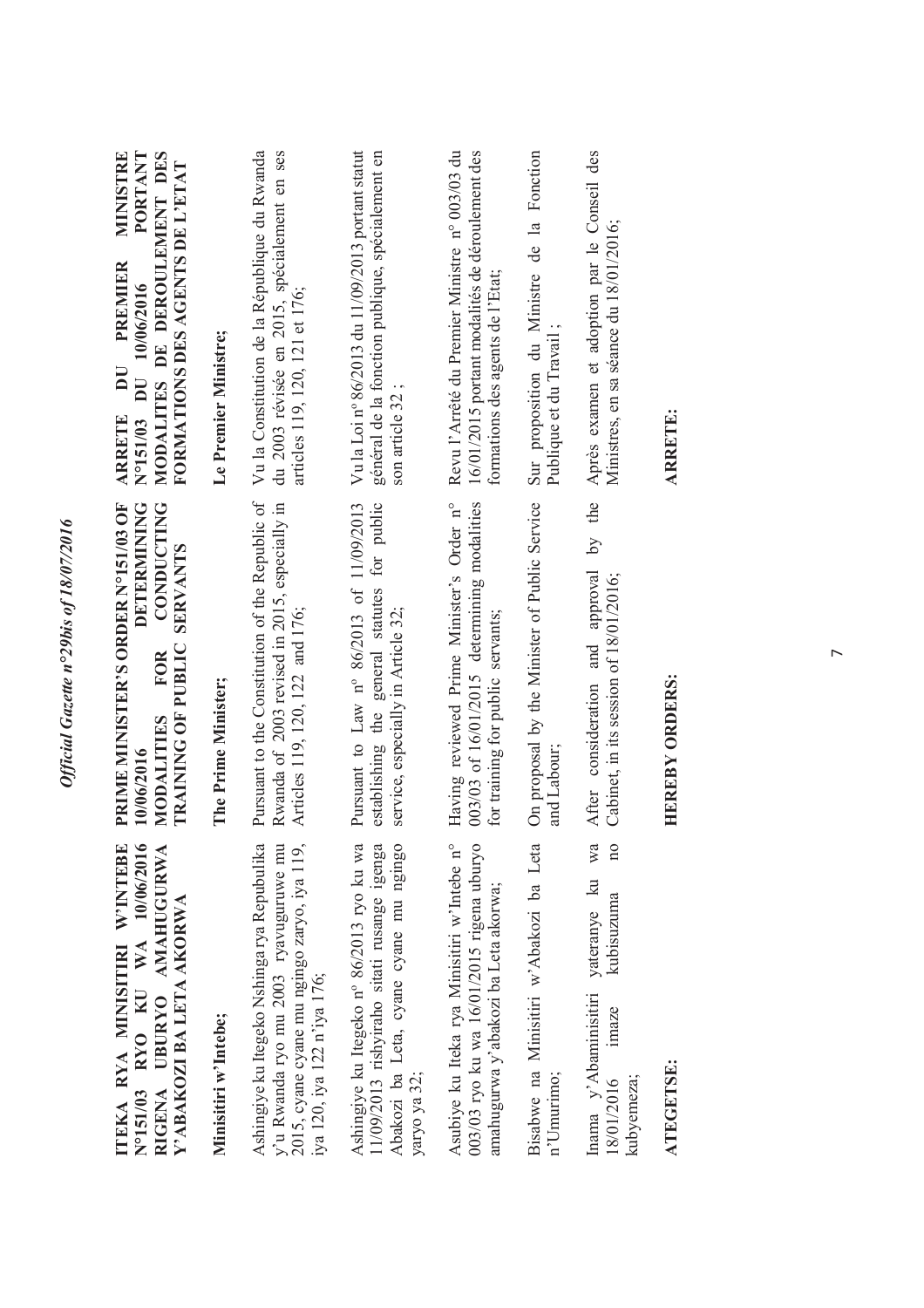| <b>INGINGO</b><br><b>MBERE:</b><br>WA<br><b>RUSANGE</b><br><b>UMUTWE</b>                                                                                                                                                                                            | ONE:<br>PROVISIONS<br><b>CHAPTER</b>                                                                                                                                                                                                             | <b>GENERAL</b>         | <b>DISPOSITIONS</b><br><b>PREMIER:</b><br><b>GENERALES</b><br><b>CHAPITRE</b>                                                                                                                                                                                                                  |
|---------------------------------------------------------------------------------------------------------------------------------------------------------------------------------------------------------------------------------------------------------------------|--------------------------------------------------------------------------------------------------------------------------------------------------------------------------------------------------------------------------------------------------|------------------------|------------------------------------------------------------------------------------------------------------------------------------------------------------------------------------------------------------------------------------------------------------------------------------------------|
| Ingingo ya mbere: Icyo iri teka rigamije                                                                                                                                                                                                                            | <b>Article One: Purpose of this Order</b>                                                                                                                                                                                                        |                        | Article premier: Objet du présent arrêté                                                                                                                                                                                                                                                       |
| ba Leta akorwa, imbere mu Gihugu cyangwa<br>Iri teka rigena uburyo amahugurwa y'abakozi<br>mu mahanga.                                                                                                                                                              | conducting training of public servants<br>modalities<br>inside or outside the country<br>determines<br>Order<br>This                                                                                                                             | for<br>held            | Le présent arrêté détermine les modalités de<br>formation des agents de l'Etat, à l'intérieur du<br>pays ou à l'étranger.                                                                                                                                                                      |
| Ingingo ya 2: Abarebwa n'iri teka                                                                                                                                                                                                                                   | <b>Article 2: Scope of application</b>                                                                                                                                                                                                           |                        | <b>Article 2: Champ d'application</b>                                                                                                                                                                                                                                                          |
| Iri teka rireba abakozi ba Leta bose bagengwa<br>na sitati rusange igenga abakozi ba Leta,<br>ndetse n'abagengwa na sitati zihariye, keretse<br>iyo biteganywa ukundi.                                                                                              | general statutes for public<br>This Order applies to all public servants<br>special statutes unless<br>as<br>provided otherwise.<br>governed by the<br>service as well                                                                           |                        | Le présent arrêté s'applique à tous les agents de<br>publique ainsi que ceux régis par les statuts<br>l'Etat régis par le statut général de la fonction<br>particuliers s'il n'est pas prévu autrement                                                                                         |
| Ingingo ya 3: Ibisobanuro by'amagambo                                                                                                                                                                                                                               | <b>Article 3: Definitions of terms</b>                                                                                                                                                                                                           |                        | <b>Article 3: Définitions des termes</b>                                                                                                                                                                                                                                                       |
| Muri iri teka, amagambo akurikira afite<br>ibisobanuro bikurikira:                                                                                                                                                                                                  | For the purpose of this Order, the following<br>terms are defined as follows:                                                                                                                                                                    |                        | Aux fins du présent arrêté, les termes ci - après<br>ont les significations suivantes :                                                                                                                                                                                                        |
| amahugurwa: inyigisho umukozi wa Leta<br>ubushobozi bwe muri rusange cyangwa<br>impamyabumenyi yisumbuye ku yo yari<br>akurikira kugira ngo yongere ubushobozi<br>cyangwa<br>cyangwa<br>bwe ku kazi ashinzwe<br>agere ku mpamyabushobozi<br>afite;<br>$\frac{1}{1}$ | training: a course pursued by a public<br>servant to build his/her capacity in<br>degree or a certificate superior to that<br>capacities in general or to obtain a<br>relation to his/her current job<br>he/she holds;<br>$\overline{1}^{\circ}$ | $\sigma$               | ಕೆ<br>perfectionnement qu'un agent de l'Etat<br>de l'emploi qu'il occupe ou ses capacités<br>reçoit pour renforcer ses capacités au sein<br>en général ou pour obtenir un diplôme ou<br>celui qu'il<br>cours<br>un certificat supérieur à<br>des<br>1° formation:<br>détient;                  |
| mu rwego rw'amasomo, harimo ashingiye<br>ku myigishirize igenera buri somo<br>amahugurwa y'igihe gito: amahugurwa<br>(6) kandi adatanga impamyabumenyi yo<br>amara igihe kiri munsi y'amezi atandatu<br>umubare w'amasaha uzwi, kongera<br>$\overline{C}$           | and which does not lead to an award of<br>short term training: training lasting<br>for a period of less than six (6) months<br>certifications, including<br>conventional<br>$\overline{C}$                                                       | academic<br>credit and | formation de courte durée: formation<br>faite pendant une période de moins de<br>compris une formation du système de<br>six (6) mois non sanctiomée par un<br>$\geq$<br>$\mathsf{d}\mathsf{e}$<br>diplôme des études académiques<br>crédits, celle de développement<br>$\overset{\circ}{\sim}$ |

Official Gazette n°29bis of 18/07/2016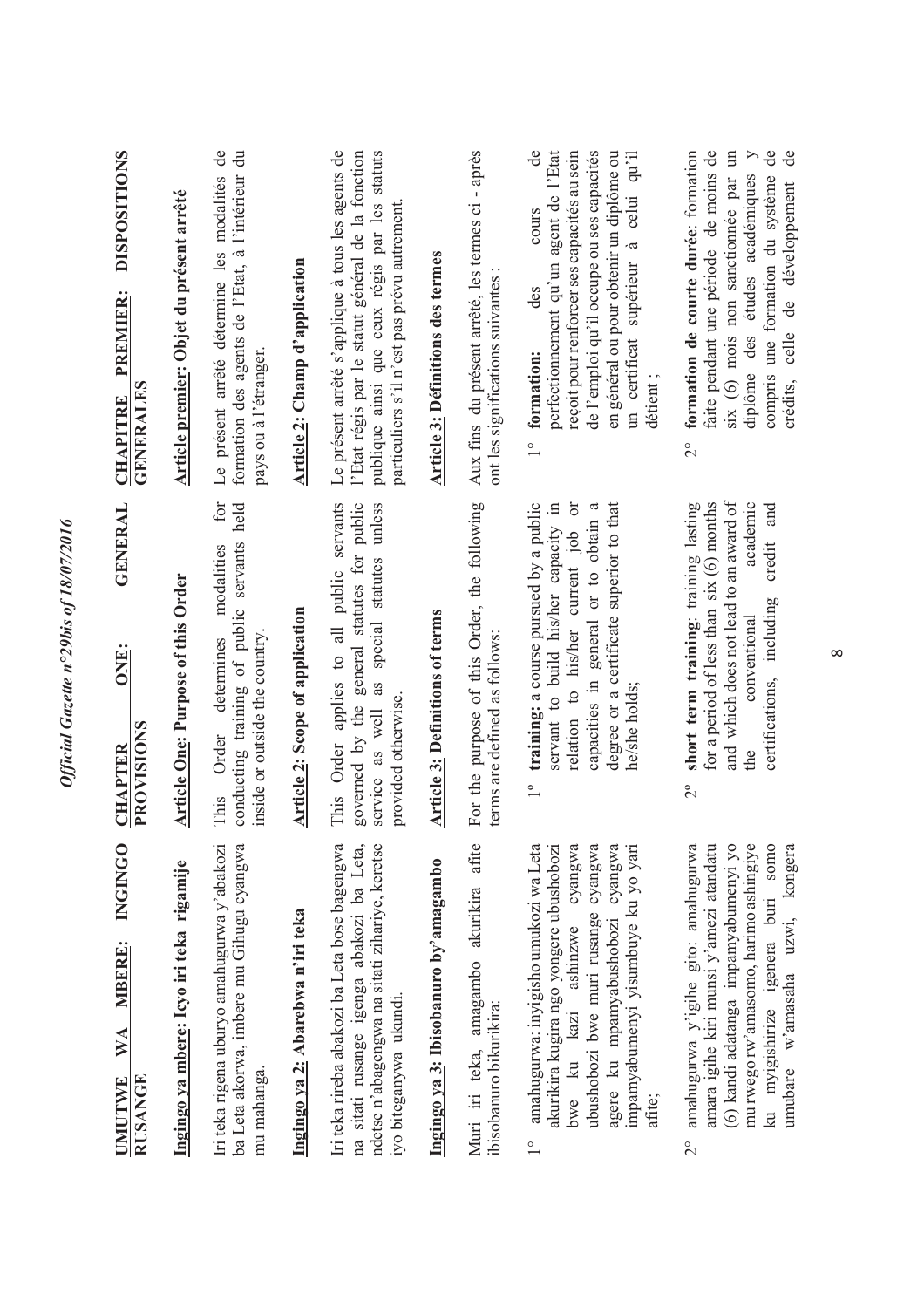| capacités et une formation sectorielle<br>spécifique;                     | formation faite pendant une période<br>égale ou supérieure à six (6) mois<br>sanctionnée par un diplôme des études<br>durée: une<br>longue<br>de<br>académiques<br>formation<br>$3^{\circ}$              | <b>DES</b><br><b>ORGANISATION</b><br>Ë<br>FORMATIONS<br><b>CHAPITRE</b> | Article 4: Plan des formations dans le cadre de<br>$\ddot{\mathbf{e}}$<br>renforcement des capacités des agents<br>l'Etat | l'Etat de chaque institution publique est préparé<br>Le plan annuel des formations pour les agents de<br>suivant l'évaluation des besoins en formation qui<br>fait partie du plan de renforcement des capacités.                    | ligne<br>et la<br>plan<br>avec son<br>formation<br>met en<br>Chaque institution publique<br>l'évaluation des besoins en<br>formations<br>planification des<br>d'activités annuel | renforcement des capacités, et le budget y relatif<br>formations, en tant que partie du plan de<br>Chaque institution publique doit, à travers son<br>Ministère de tutelle, soumettre son plan annuel de<br>auprès de l'institution nationale ayant le<br>ses<br>attributions, au plus tard le 28 février de l'année<br>développement des capacités dans  |
|---------------------------------------------------------------------------|----------------------------------------------------------------------------------------------------------------------------------------------------------------------------------------------------------|-------------------------------------------------------------------------|---------------------------------------------------------------------------------------------------------------------------|-------------------------------------------------------------------------------------------------------------------------------------------------------------------------------------------------------------------------------------|----------------------------------------------------------------------------------------------------------------------------------------------------------------------------------|-----------------------------------------------------------------------------------------------------------------------------------------------------------------------------------------------------------------------------------------------------------------------------------------------------------------------------------------------------------|
| and<br>capacity building based training<br>sector specialised training:   | long term training: training lasting<br>for a period of six (6) months or more<br>leading to an award of the conventional<br>academic certifications<br>$3^{\circ}$                                      | UF<br>O<br><b>ORGANIZATION</b><br>Ë<br><b>TRAINING</b><br>CHAPTER       | Article 4: Training plan for capacity building<br>for public servants                                                     | The annual training plan of public servants of<br>each public institution is prepared in accordance<br>a sub-<br>with assessment of training needs as<br>component of capacity building plan                                        | Each public institution aligns its training needs<br>assessment and training plan to its annual action<br>plan                                                                   | Each public institution is required, through its<br>supervising Ministry, to submit its annual<br>capacity building plan, and the related budget to<br>training plan, as a part of the institutional<br>the national institution in charge of capacity<br>building not later than 28th February of each<br>fiscal year preceding the year of implementing |
| mu<br>inyigisho<br>cyiciro cyihariye cy'imirimo;<br>cyangwa<br>ubushobozi | amahugurwa y'igihe kirekire: inyigisho<br>zimara cyangwa zirengeje igihe cy'amezi<br>zitanga<br>rwego<br>atandatu (6) kandi zikaba<br>impamyabumenyi yo mu<br>rw'imyigishirize y'amasomo.<br>$3^{\circ}$ | UMUTWE WA II: IMITUNGANYIRIZE<br>Y' AMAHUGURWA                          | Ingingo ya 4: Gahunda y'amahugurwa<br>y'abakozi mu rwego rwo guteza imbere<br>ubushobozi                                  | Leta<br>y'amahugurwa y'abakozi y'umwaka itegurwa<br>hakurikijwe isuzuma ry'ubumenyi buba<br>kandi<br>hagendewe kuri gahunda rusange yo guteza<br>rwego rwa<br>bukenewe,<br>Gahunda ya buri<br>bwagaragajwe ko<br>imbere ubushobozi. | rwa Leta ruhuza isuzuma<br>gahunda<br>n'iteganyabikorwa<br>bukenewe,<br>ry'umwaka ry'urwego.<br>y'amahugurwa<br>Buri rwego<br>ry'ubumenyi                                        | Buri rwego rwa Leta rugomba, rubinyujije<br>kuri Minisiteri irureberera, koherereza ikigo<br>cy'lgihugu gifite iterambere ry'ubushobozi<br>mu nshingano zacyo, gahunda y'urwego<br>nk'igice cya gahunda rusange yo guteza<br>y'amahugurwa y'abakozi barwo y'umwaka,<br>imbere ubushobozi, n'ingengo y'imari yayo,                                         |

 $\circ$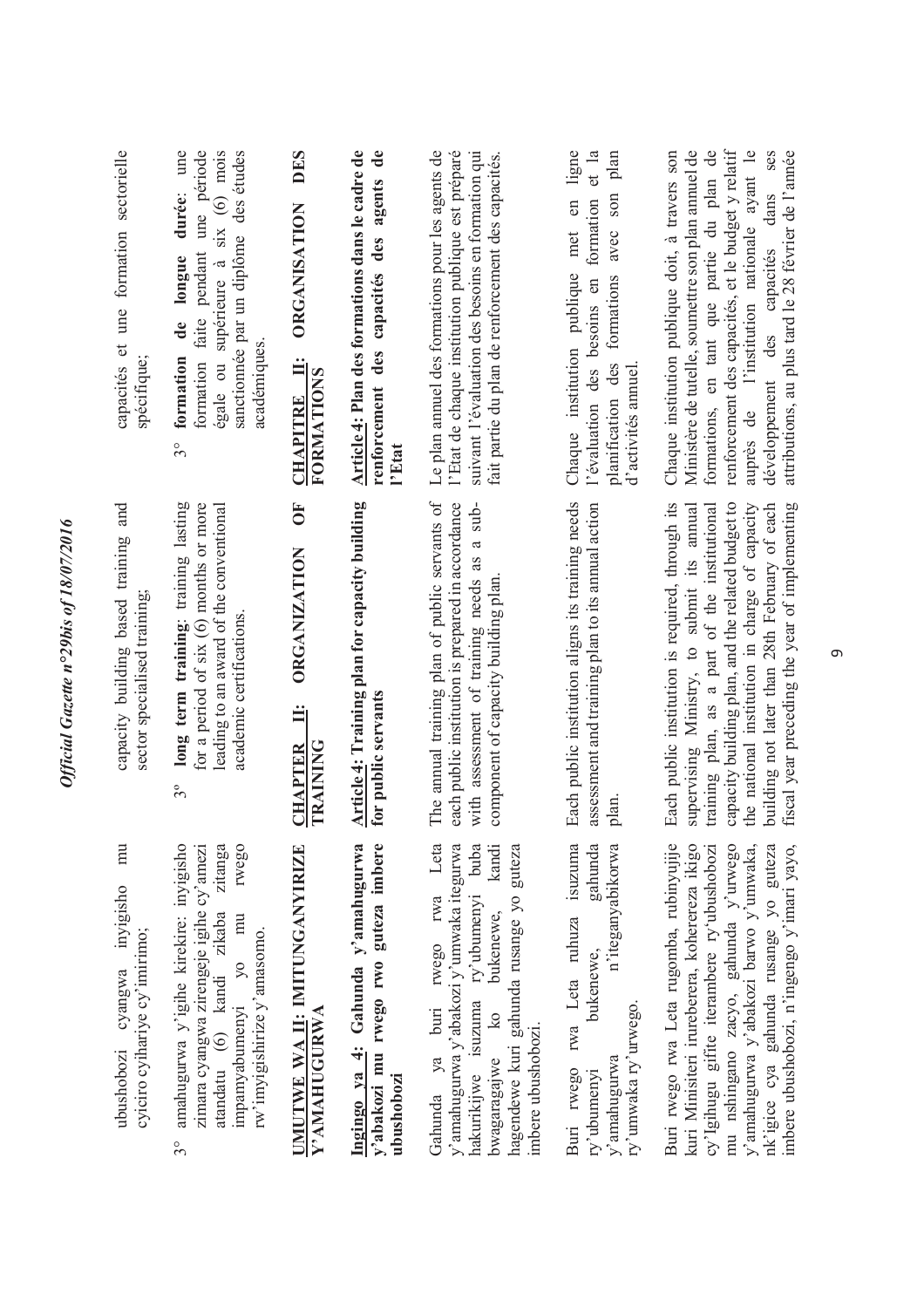| budgétaire qui précède celle de l'exécution du<br>plan des formations, avec copie au Ministère<br>afin de préparer le plan national annuel de<br>ayant la fonction publique dans ses attributions,<br>formation dans la fonction publique.                                                | Toutefois, l'institution publique qui n'a pas de<br>de l'institution nationale ayant le développement<br>Ministère de tutelle soumet directement son plan<br>annuel de formation et le budget y relatif auprès<br>des capacités dans ses attributions. | L'institution nationale ayant le développement<br>des capacités dans ses attributions soumet au<br>Ministère ayant les finances dans ses attributions<br>le plan national de formation annuel et le budget<br>y relatif pour approbation.                           | concernées la liste indiquant les agents de l'Etat<br>des capacités dans ses attributions doit, après<br>l'adoption du plan national de renforcement des<br>communiquer aux institutions<br>retenus pour la formation, les dates de<br>formations, leurs programmes ainsi que le lieu de<br>L'institution nationale ayant le développement<br>la formation.<br>capacités, |
|-------------------------------------------------------------------------------------------------------------------------------------------------------------------------------------------------------------------------------------------------------------------------------------------|--------------------------------------------------------------------------------------------------------------------------------------------------------------------------------------------------------------------------------------------------------|---------------------------------------------------------------------------------------------------------------------------------------------------------------------------------------------------------------------------------------------------------------------|---------------------------------------------------------------------------------------------------------------------------------------------------------------------------------------------------------------------------------------------------------------------------------------------------------------------------------------------------------------------------|
| training, with a copy to the Ministry in<br>rge of public service, to allow preparation of<br>the national annual training plan for public<br>service.<br>chat<br>the                                                                                                                     | national institution in charge of capacity<br>supervising Ministry submits its annual training<br>a<br>plan and the related budget directly to the<br>a public institution without<br>However,<br>building.                                            | The national institution in charge of capacity<br>training plan and related budget to the Ministry<br>building submits the proposed annual national<br>in charge of finance for approval.                                                                           | national institution in charge of capacity<br>building is required, after approval of the<br>national capacity building plan, to communicate<br>to the concerned institutions a list of public<br>servants selected for training, their training<br>periods, programs and venue of training.<br>The                                                                       |
| bitarenze tariki ya 28 Gashyantare ya buri<br>amahugurwa ateganyijwemo, rukagenera kopi<br>mwaka w'ingengo y'imari ubanziriza uwo<br>Minisiteri ifite abakozi ba Leta mu nshingano<br>zayo, kugira ngo hategurwe gahunda<br>y'Igihugu y'amahugurwa y'umwaka mu<br>nzego z'imirimo ya Leta | Icyakora, urwego rwa Leta rudafite Minisiteri<br>irureberera ruhita rwoherereza ikigo<br>mu nshingano zacyo gahunda yarwo<br>cy'lgihugu gifite iterambere ry'ubushobozi<br>y'amahugurwa y'abakozi barwo y'umwaka<br>n'ingengo y'imari yayo.            | gifite iterambere<br>IKIgo cy-igungu gune neuanoele<br>ry'ubushobozi mu nshingano zacyo,<br>gishyikiriza Minisiteri ifite imari mu<br>nshingano zayo gahunda y'Igihugu<br>y'amahugurwa y'umwaka n'ingengo y'imari<br>yayo, kugira ngo ibyemeze.<br>Ikigo cy'Igihugu | kumenyesha inzego bireba urutonde<br>gifite iterambere<br>bateganyirizwa kujya mu<br>ry'ubushobozi mu nshingano zacyo kigomba, nyuma y'uko gahunda y'Igihugu y'amahugurwa y'umwaka imaze kwemezwa,<br>mahugurwa, igihe ateganywa kuzabera, ibyo<br>bazahugurwamo n'aho bazahugurirwa.<br>Rigo cy'Igihugu<br>rw'abakozi                                                    |

Official Gazette n°29bis of 18/07/2016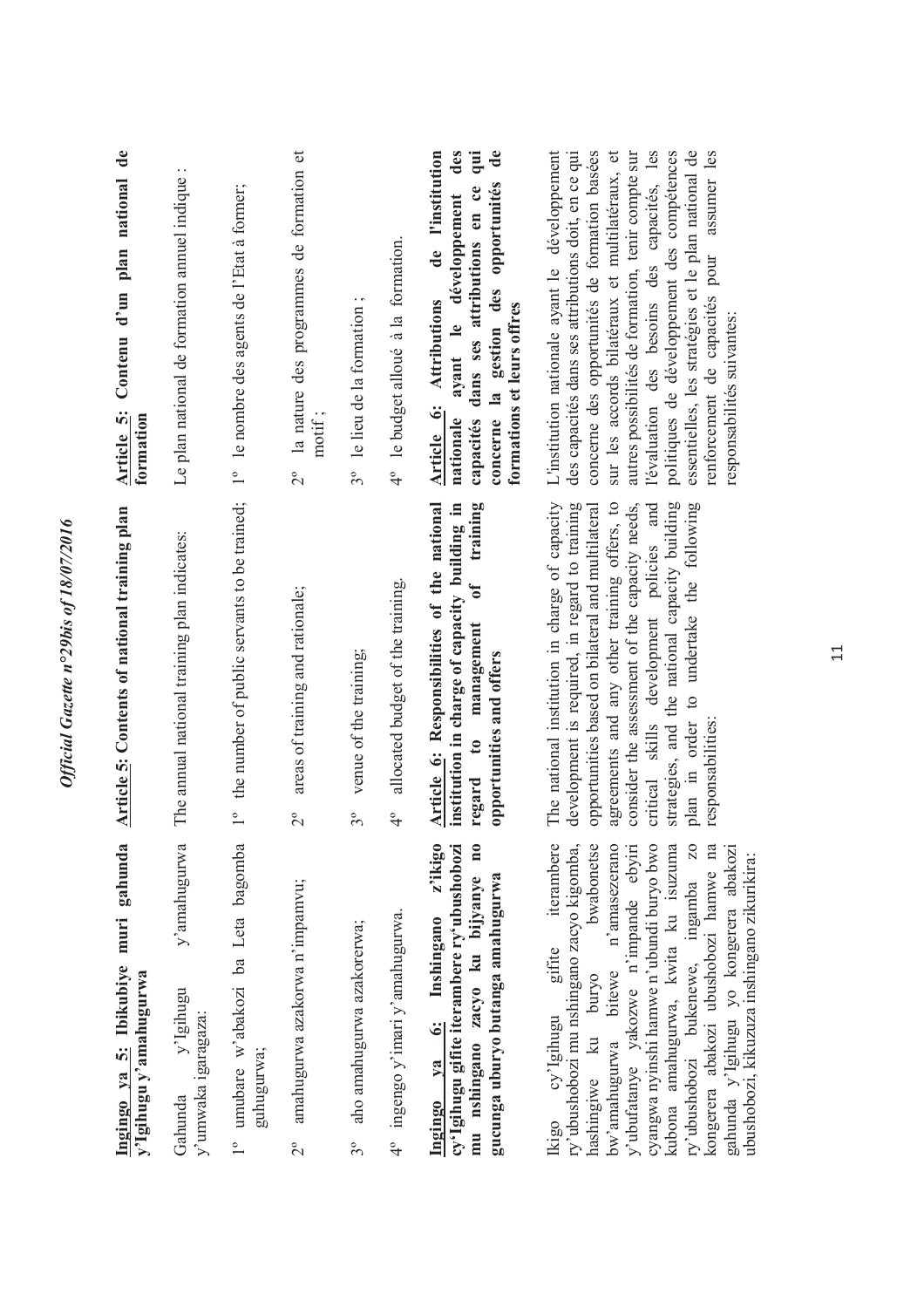| 18/07/20                                |
|-----------------------------------------|
|                                         |
|                                         |
|                                         |
|                                         |
|                                         |
|                                         |
|                                         |
|                                         |
|                                         |
|                                         |
|                                         |
|                                         |
|                                         |
|                                         |
|                                         |
| $\mu c n^{\circ} 29 h^3$                |
| いわりつき                                   |
|                                         |
|                                         |
|                                         |
|                                         |
| $\sim c c_{\alpha \alpha \alpha \beta}$ |
|                                         |
|                                         |
| .<br>در                                 |
|                                         |
|                                         |
|                                         |

- 1° gushakisha uburyo abakozi bahugurwamo hibandwa cyane ku bigo bihugura byo mu Rwanda cyangwa ibyo mu karere kandi hazirikanwa ubushobozi bukenewe ndetse n'ingango y'amafaranga agenda kuri ayo gushakisha uburyo abakozi bahugurwamo hazirikanwa ubushobozi bukenewe ndetse hibandwa cyane ku bigo bihugura byo mu Rwanda cyangwa ibyo mu karere kandi n'ingango y'amafaranga agenda kuri ayo mahugurwa; mahugurwa;  $\frac{1}{2}$
- ibigo 2° ku bufatanye n'ibigo nyarwanda bitanga amahugurwa, gushishikariza ibigo cyangwa impuguke zo mu mahanga kuza gutangira amahugurwa mu Gihugu mu rwego rwo guhugura abakozi ba Leta cyangwa impuguke zo mu mahanga kuza gutangira amahugurwa mu Gihugu mu wego rwo guhugura abakozi ba Leta ku bufatanye n'ibigo nyarwanda bitanga gushishikariza amahugurwa, benshi;  $\frac{1}{2}$
- 3° kumenyesha inzego za Leta bireba uburyo bw'amahugurwa bwabonetse kandi busaranganywa inzego ku buryo bukwiye; kumenyesha inzego za Leta bireba uburyo kandi buzireba no gukora ku buryo ubwo buryo buzireba no gukora ku buryo ubwo buryo busaranganywa inzego ku buryo bukwiye; bwabonetse bw'amahugurwa  $3^\circ$
- 4° kwemeza abakozi ba Leta bajya mu mu mahugurwa hitabwa kuri ibi bikurikira: mahugurwa hitabwa kuri ibi bikurikira: kwemeza abakozi ba Leta bajya  $\frac{1}{4}$
- guhugurwa<br>n'abayobozi a. kugenzura ko abakozi ba Leta bakeneye guhugurwa babisabiwe n'abayobozi babifitiye ububasha mu  $mu$ kugenzura ko abakozi ba Leta ububasha nzego za Leta zabo; nzego za Leta zabo; babisabiwe babifitive bakeneye  $\ddot{a}$
- b. kongera gusuzuma akamaro n'amafaranga azayagendaho; kongera gusuzuma akamaro n'amafaranga azayagendaho; hagereranyijwe hagereranyijwe k'amahugurwa k'amahugurwa .<br>ف
- to search for possibilities of training 1° to search for possibilities of training public servants with priority to local and regional training providers while and regional training providers while taking into consideration training taking into consideration training expertise and cost effectiveness for that expertise and cost effectiveness for that oublic servants with priority to local training;  $\frac{1}{2}$
- 2° in collaboration with local training providers, to attract international organizations or experts to provide organizations or experts to provide trainings in the country in order to trainings in the country in order to in collaboration with local training providers, to attract international benefit many public servants; benefit many public servants;  $\overline{C}$
- public such 3° to inform the concerned public institutions of the available and suitable training opportunities and ensure equitable distribution of such institutions of the available and suitable ensure opportunities among institutions; opportunities among institutions;  $\sigma$ f to inform the concerned training opportunities and<br>equitable distribution of  $3^{\circ}$
- to approve public servants to attend 4° to approve public servants to attend trainings by considering the following : trainings by considering the following:  $\frac{1}{2}$
- to ensure that public servants to a. to ensure that public servants to be trained are endorsed by be trained are endorsed by competent authorities in their competent authorities in their respective public institutions; respective public institutions; ಡ
- to re-assess the value for b. to re-assess the value for cost benefit money and cost benefit analysis of the particular the particular and  $0f$ analysis money training; نم
- donnant priorité aux instituts de 1° chercher des possibilités de formation en  $\frac{1}{\sqrt{2}}$ formation locaux et régionaux et en formation locaux et régionaux et en tenant compte de l'expertise en formation et la rentabilité de cette formation et la rentabilité de cette chercher des possibilités de formation en  $\epsilon$ donnant priorité aux instituts tenant compte de l'expertise formation;  $\frac{1}{1}$
- 2° en collaboration avec les instituts de formation locaux, intéresser des instituts formation locaux, intéresser des instituts de formation et experts internationaux de de formation et experts internationaux de venir donner des formations dans le pays venir donner des formations dans le pays en collaboration avec les instituts de au profit de nombreux agents de l'Etat; au profit de nombreux agents de l'Etat;  $\overline{C}$
- informer les instituts concernés des 3° informer les instituts concernés des opportunités de formation disponibles et opportunités de formation disponibles et appropriées et assurer une répartition appropriées et assurer une répartition équitable de ces opportunités entre les équitable de ces opportunités entre les institutions: institutions;  $3^{\circ}$
- approuver les agents de l'Etat à 4° approuver les agents de l'Etat à participer à une formation en tenant participer à une formation en tenant compte de ce qui suit: compte de ce qui suit:  $\frac{1}{\sqrt{2}}$
- recommandés par les autorités leurs compétentes dans leurs institutions publiques a. veiller à ce que les agents de l'Etat à former ont été cecommandés par les autorités veiller à ce que les agents de ont été publiques dans former compétentes  $\overline{a}$ respectives; nstitutions espectives; l'Etat  $\ddot{a}$
- b. réévaluer la qualité-prix et  $\sigma$ qualité-prix avantages de la formation; avantages de la formation;  $\overline{a}$ réévaluer .<br>م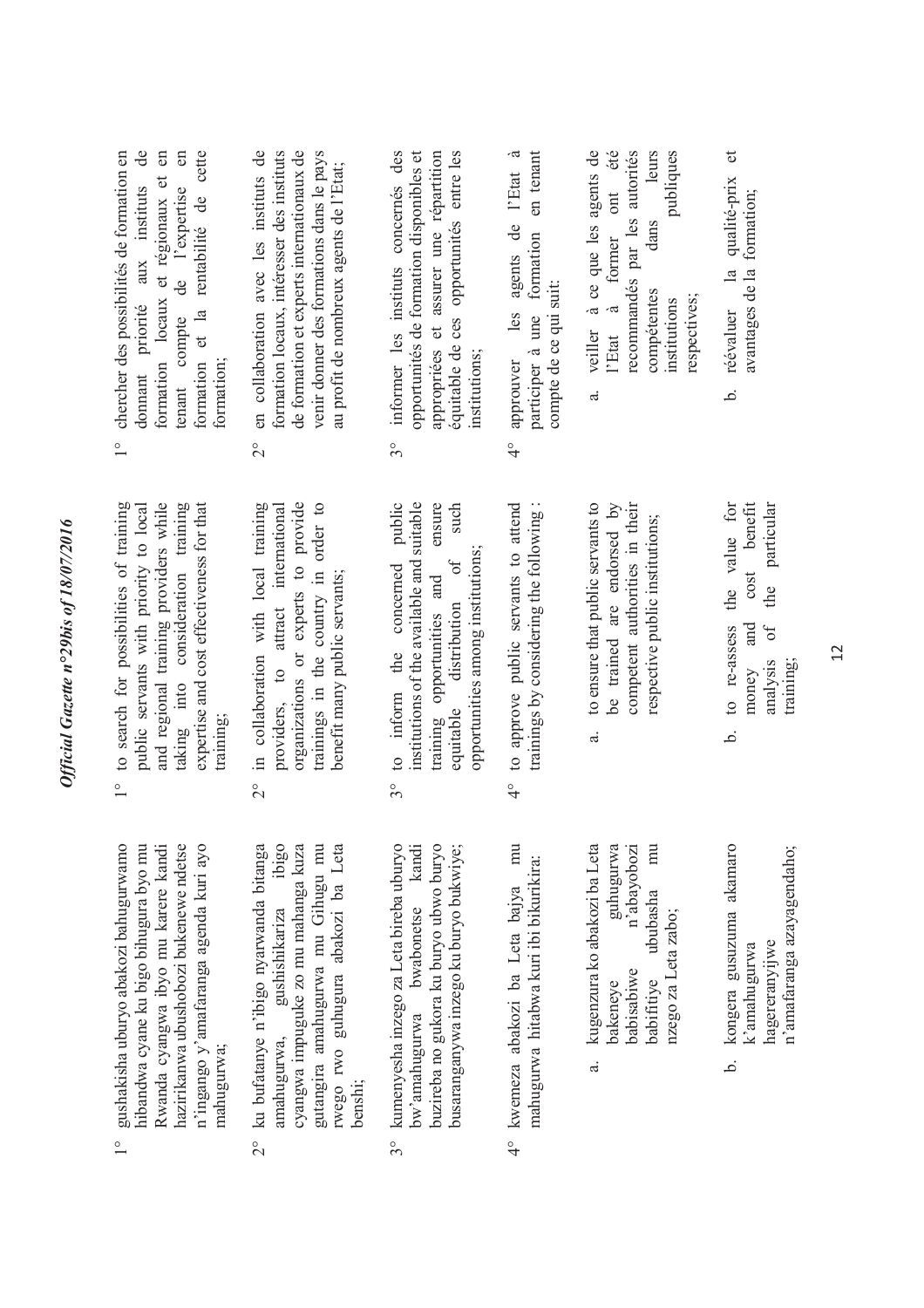| de sélection prévus par le présent<br>s'assurer que la sélection a été<br>faite conformément aux critères<br>arrêté.<br>c. | Article 7: Sélection des agents de l'Etat à<br>participer à une formation | division ou département concernés sont<br>responsables de la sélection des agents de l'Etat<br>Le responsable des ressources humaines dans une<br>qui doivent participer à la formation<br>institution publique en collaboration avec l'unité,<br>conformément aux critères prévus par l'article 8<br>du présent arrêté. | $\mathbf{e}$<br>approbation avant de le soumettre à l'autorité<br>compétente pour l'autorisation de participer à une<br>$\overline{\text{ou}}$<br>rapport indiquant les agents de l'Etat retenus<br>pour la formation et le soumettre à la direction<br>supérieure de l'institution concernée pour<br>humaines en<br>préparer<br>division<br>Le responsable des ressources<br>département concerné doivent<br>l'unité,<br>collaboration avec<br>formation. | Article 8: Critères de sélection                               | Les critères de sélection des agents de l'Etat<br>admissibles à une formation sont les suivants: |
|----------------------------------------------------------------------------------------------------------------------------|---------------------------------------------------------------------------|--------------------------------------------------------------------------------------------------------------------------------------------------------------------------------------------------------------------------------------------------------------------------------------------------------------------------|------------------------------------------------------------------------------------------------------------------------------------------------------------------------------------------------------------------------------------------------------------------------------------------------------------------------------------------------------------------------------------------------------------------------------------------------------------|----------------------------------------------------------------|--------------------------------------------------------------------------------------------------|
| to ensure that selection of<br>public servants complies with<br>the selection criteria provided<br>for by this Order.<br>ပ | Article 7: Selection of public servants to<br>attend training             | in line with criteria provided for by Article 8 of<br>The human resources manager in a public<br>unit, division or department are responsible for<br>institution, in collaboration with the concerned<br>selecting public servants to attend the training<br>this Order.                                                 | are required to prepare the report indicating the<br>The human resources manager in collaboration<br>with the concerned unit, division or department<br>public servants selected for the training and<br>submit it to the senior management of the<br>concerned institution for approval before<br>submission to the competent authority for<br>authorization to attend training.                                                                          | <b>Article 8: Selection criteria</b>                           | The criteria for selection of public servants<br>eligible for training are the following:        |
| kugenzura niba abasabirwa<br>kwemererwa baratoranyijwe<br>hitawe ku bigenderwaho<br>biteganywa n'iri teka.<br>ပ            | Ingingo ya 7: Gutoranya abakozi ba Leta<br>bagomba kujya mu mahugurwa     | Umukozi ushinzwe imicungire y'abakozi mu<br>rwego rwa Leta afatanyije n'Agashami,<br>Ishami cyangwa Urwego umukozi akoramo,<br>gutoranya abakozi bagomba<br>koherezwa mu mahugurwa bagendeye ku<br>bigenderwaho biteganywa mu ngingo ya 8<br>bashinzwe<br>v'iri teka.                                                    | y'abakozi<br>cyangwa<br>bagomba<br>abakozi<br>mahugurwa<br>igashyikirizwa ubuyobozi bukuru bw'urwego<br>bireba kugira ngo yemezwe mbere yo<br>ububasha<br>uruhushya rwo kujya mu<br>ushinzwe imicungire<br>kuyishyikiriza umuyobozi ufite<br>igaragaza<br>n'Agashami, Ishami<br>akoramo,<br>mu<br>batoranyijwe kujya<br>umukozi<br>raporo<br>bwo gutange<br>mahugurwa.<br>afatanyije<br>Umukozi<br>gutegura<br>Urwego                                      | Ingingo ya 8: Ibigenderwaho mu guhitamo<br>abajya mu mahugurwa | Ibigenderwaho mu guhitamo abakozi ba Leta<br>bajya mu mahugurwa ni ibi bikurikira:               |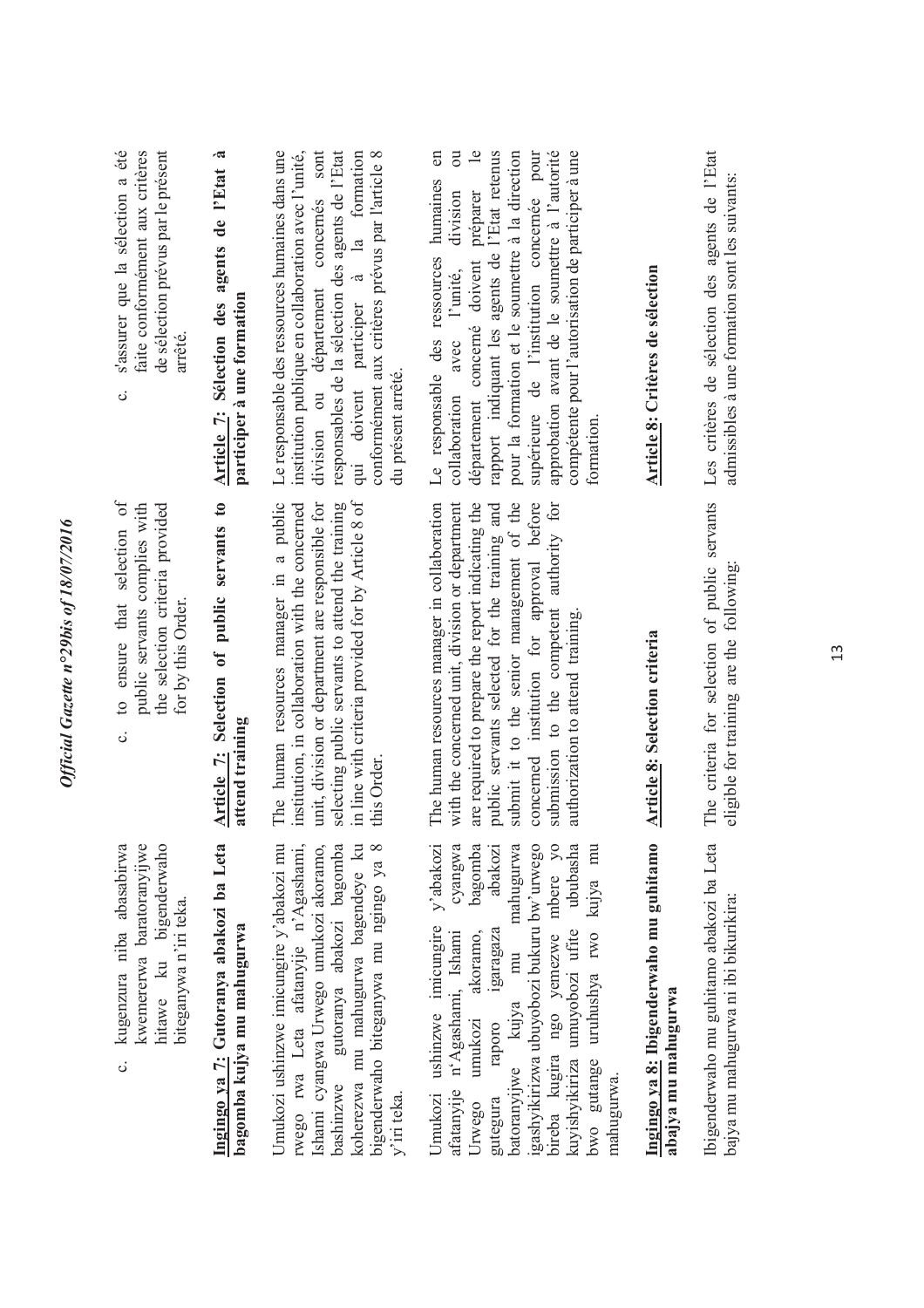| 1° la formation doit être prévue dans le plan<br>institutionnel des formations;                              | 2° la formation doit être dans le domaine<br>besoin et en particulier dans les domaines<br>des capacités dont la fonction publique a<br>prioritaires;                    | capacités<br>3° la formation doit être en relation avec le<br>professionnelles de l'agent de l'Etat par<br>rapport aux tâches et aux exigences du<br>poste actuellement occupé;<br>de<br>développement | un agent de l'Etat doit montrer une<br>potentialité de développement de carrière<br>conduisant à des avantages tangibles<br>futurs de l'institution;<br>$\frac{1}{4}$                       | vérifier qu'elle ne peut pas être conduite<br>Rwanda ou des connaissances très<br>en cas de formation à l'étranger, la<br>formation doit être examinée pour<br>à l'intérieur du pays, et la formation à<br>cas des connaissances non disponibles au<br>spécialisées et des diplômes qui ne<br>l'étranger étant applicable seulement en<br>peuvent pas être obtenus au Rwanda ou<br>dans la région;<br>$5^{\circ}$ | des<br>les<br>répartition équitable<br>avec<br>rapport<br>en<br>assurer une<br>opportunités<br>$6^\circ$ |
|--------------------------------------------------------------------------------------------------------------|--------------------------------------------------------------------------------------------------------------------------------------------------------------------------|--------------------------------------------------------------------------------------------------------------------------------------------------------------------------------------------------------|---------------------------------------------------------------------------------------------------------------------------------------------------------------------------------------------|-------------------------------------------------------------------------------------------------------------------------------------------------------------------------------------------------------------------------------------------------------------------------------------------------------------------------------------------------------------------------------------------------------------------|----------------------------------------------------------------------------------------------------------|
|                                                                                                              |                                                                                                                                                                          |                                                                                                                                                                                                        |                                                                                                                                                                                             |                                                                                                                                                                                                                                                                                                                                                                                                                   |                                                                                                          |
| 1° the training must be provided for in the<br>institutional training plan;                                  | capacities in public service particularly<br>the training must be related to required<br>in priority areas;                                                              | professional capacities of a public<br>the training must be related to building<br>servant in conformity with the tasks and<br>requirements of the post currently<br>occupied;                         | a public servant is required to<br>development leading to tangible future<br>career<br>potential<br>institutional benefits;<br>demonstrate                                                  | whether it may not be conducted within<br>the country, and going abroad is<br>considered in case the training requires<br>in case of training abroad, the training<br>skills not available in Rwanda, or when<br>has to be explored first to verify<br>highly specialized skills and advanced<br>degrees cannot be provided in Rwanda<br>or in the region;                                                        | distribution of<br>training opportunities on the basis of<br>to ensure equitable                         |
|                                                                                                              | $\frac{1}{2}$                                                                                                                                                            | $3^{\circ}$                                                                                                                                                                                            | $\frac{1}{4}$                                                                                                                                                                               | $5^{\circ}$                                                                                                                                                                                                                                                                                                                                                                                                       | $\delta^{\circ}$                                                                                         |
| kuba<br>gahunda<br>agomba<br>y'urwego y'amahugurwa;<br>muri<br>yarateganyijwe<br>amahugurwa<br>$\frac{0}{1}$ | amahugurwa agomba kuba arebana<br>n'ubushobozi bukenewe mu butegetsi<br>bwa Leta by'umwihariko mu byiciro<br>by'ubumenyi byihutirwa kurusha<br>ibindi;<br>$\overline{C}$ | amahugurwa agomba kuba afitanye<br>ubushobozi<br>wa Leta mu kazi<br>ashinzwe<br>n'ibisabwa ku mwanya arimo;<br>imirimo<br>kongera<br>bw'umukozi<br>hakurikijwe<br>isano no<br>$\mathcal{S}^{\circ}$    | umukozi wa Leta agomba kuba<br>yerekana icyizere mu kuzamuka no<br>gutera imbere mu mirimo akora ku<br>buryo buzagirira inyungu zifatika<br>urwego akorera mu gihe kizaza;<br>$\frac{1}{4}$ | yo mu<br>kubanza<br>hakarebwa<br>atakorerwa<br>kujya mu<br>mahanga bikaba igihe amahugurwa<br>n'ubumenyi<br>mu Rwanda,<br>n'amasomo<br>adatangirwa mu Rwanda cyangwa mu<br>amahugurwa<br>gukorerwa ubushishozi,<br>niba ayo mahugurwa<br>imbere mu Gihugu,<br>agomba<br>budafitiwe abahanga<br>ibijyanye<br>bijyanye<br>ari mu<br>igihe ari<br>mahanga,<br>cyangwa<br>$5^{\circ}$                                 | gukora ku buryo hasaranganywa neza<br>amahirwe yo guhugurwa hashingiwe<br>karere;<br>$\delta^{\circ}$    |

 $5^{\circ}$ 

 $\frac{1}{4}$ 

*Official Gazette n°29bis of 18/07/2016* 

 $\overline{c}$ 

 $3^{\circ}$ 

Official Gazette n°29bis of 18/07/2016

 $6^\circ$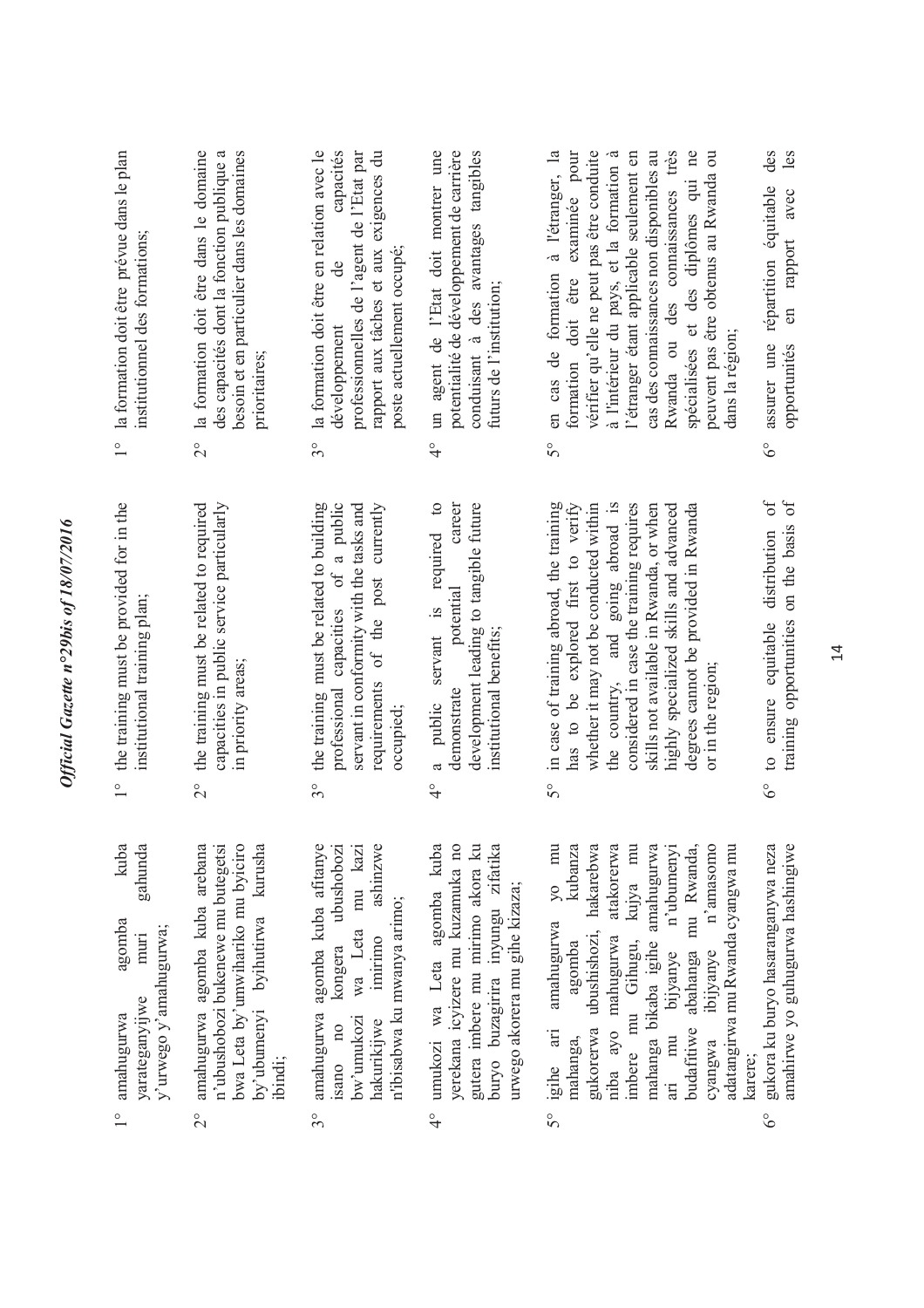| d'une<br>$\mathbf{a}$<br>à<br>personne<br>eviter<br>sein<br>$\sigma$<br>d'une seule<br>au<br>participer aux formations<br>publique<br>requises<br>récurrence<br>institution<br>capacités | un agent de l'Etat est tenu d'avoir<br>accompli le stage probatoire;<br>$\sqrt{\ }$ | candidat<br>accordée à l'agent de l'Etat qui prouve<br>nécessitant la formation sur base des<br>compétences requises, la préférence est<br>lorsqu'il $y$ a plus d'un<br>une meilleure performance.<br>$8^{\circ}$         | Toutefois, les critères prévus au premier alinéa du<br>présent article ne s'appliquent pas aux formations<br>de courte durée organisées par des institutions<br>publiques et qui se tiennent à l'intérieur du pays<br>dans le cadre de leur collaboration et la mise en<br>ceuvre de leurs missions. | Article 9: Approbation de participer à une<br>formation | l'institution nationale ayant le développement des<br>compétente pour autoriser la formation peuvent<br>La direction supérieure de l'institution publique,<br>capacités dans ses attributions et l'autorité<br>approuver ou refuser à l'agent de l'Etat<br>l'autorisation de suivre la formation sur base de<br>l'analyse approfondie faite conformément aux<br>critères prévus par le présent arrêté. |
|------------------------------------------------------------------------------------------------------------------------------------------------------------------------------------------|-------------------------------------------------------------------------------------|---------------------------------------------------------------------------------------------------------------------------------------------------------------------------------------------------------------------------|------------------------------------------------------------------------------------------------------------------------------------------------------------------------------------------------------------------------------------------------------------------------------------------------------|---------------------------------------------------------|--------------------------------------------------------------------------------------------------------------------------------------------------------------------------------------------------------------------------------------------------------------------------------------------------------------------------------------------------------------------------------------------------------|
| public institution and avoiding to<br>regularly giving training opportunities<br>skills required within the concerned<br>only to the same public servant;                                | a public servant is required to have<br>completed a probation period;<br>$\sqrt{2}$ | where there is more than one candidates<br>the required skills, a public servant who<br>demonstrates the best performance is<br>suitable for the training and basing on<br>selected for the training.<br>$8^{\circ}$      | held inside the country with the purpose of<br>However, the criteria provided for in Paragraph<br>One of this Article do not apply to short term<br>improving their collaboration and to fulfil their<br>training organized by public institutions and<br>mandates                                   | <b>Article 9: Approval to attend a training</b>         | institution, the national institution in charge of<br>The senior management of the public<br>capacity building and the competent authority<br>on thorough review and assessment of the<br>public servant's application for training basing<br>to authorize training, may allow or reject a<br>criteria provided for in this Order.                                                                     |
| ku bushobozi bukenewe mu rwego<br>rwa Leta bireba kandi hirindwa ko<br>amahirwe yo guhugurwa ahora<br>ahabwa umukozi umwe;                                                               | 7° umukozi wa Leta agomba kuba<br>yararangije igihe cy'igeragezwa;                  | abakandida<br>babereye<br>n'uburyo<br>umukozi<br>ugaragaza imikorere myiza kurusha<br>bukenewe,<br>mu gihe hagaragaye<br>bitewe<br>abandı ni we utoranywa.<br>umwe<br>amahugurwa,<br>ubushobozi<br>barenze<br>$8^{\circ}$ | Icyakora, ibigenderwaho bivugwa mu gika<br>cya mbere cy'iyi ngingo ntibireba<br>amahugurwa y'igihe gito abera imbere mu<br>Gihugu ategurwa n'inzego za Leta hagamijwe<br>kunoza imikoranire yazo no kuzuza<br>inshingano zazo.                                                                       | Ingingo ya 9: Kwemererwa kujya mu<br>mahugurwa          | Ubuyobozi bw'urwego rwa Leta, ikigo<br>cy'lgihugu gifite iterambere ry'ubushobozi<br>mu nshingano zacyo n'umuyobozi ufite<br>uruhushya<br>kwemerera<br>cyangwa kutemerera umukozi wa Leta kujya<br>mu mahugurwa hashingiwe ku isuzuma<br>ryimbitse ry'ibigenderwaho biteganywa muri<br>bashobora<br>gutanga<br>pwo<br>rw'amahugurwa,<br>ububasha<br>iri teka.                                          |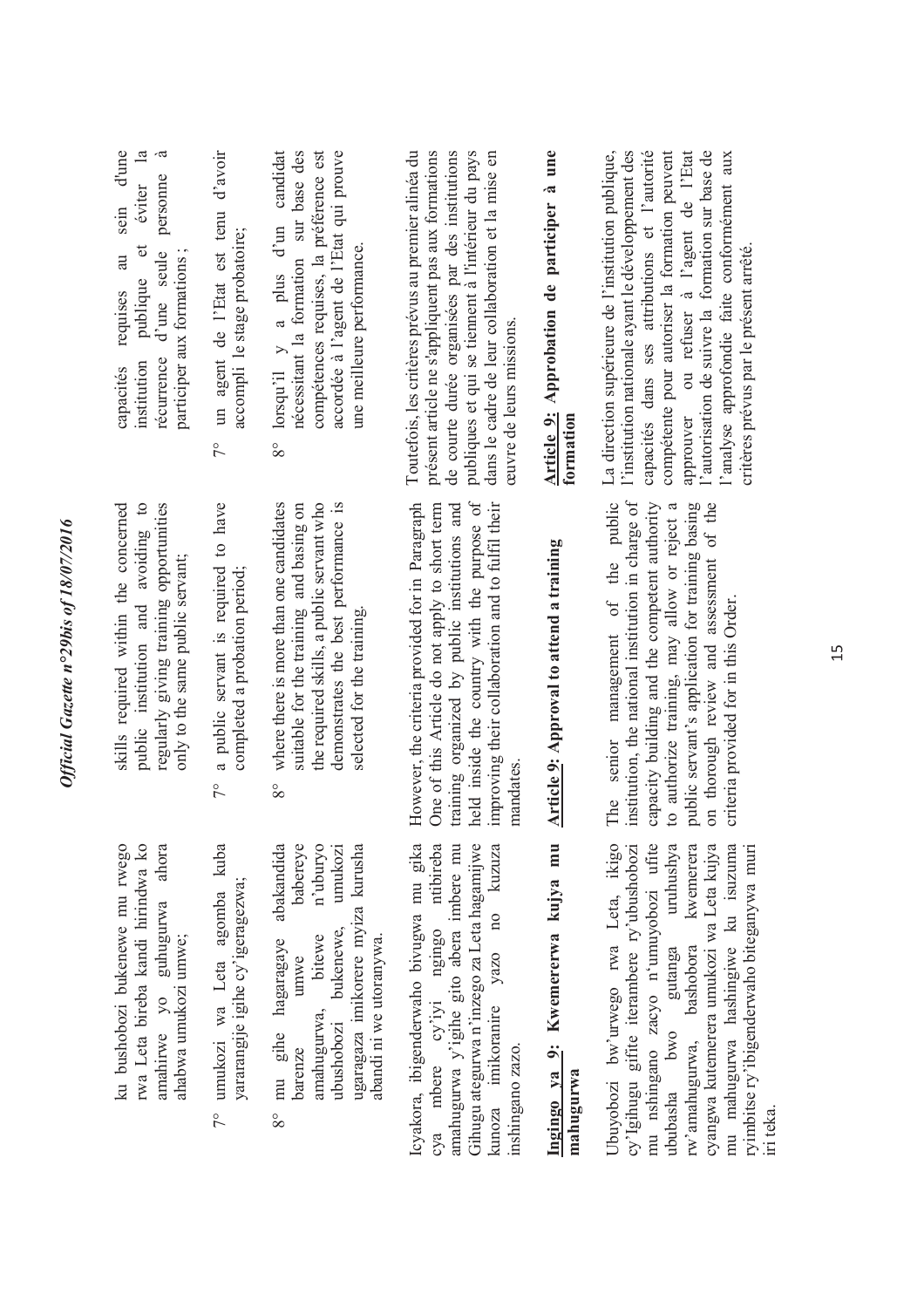| Ingingo ya 10: Amahugurwa y'umukozi<br>ugitangira akazi                                                                                                                                                                                                                                                                                            | <b>Article 10: Induction course</b>                                                                                                                                                                                                                                                                                         | <b>Article 10: Formation préparatoire</b>                                                                                                                                                                                                                                                                                                                  |
|----------------------------------------------------------------------------------------------------------------------------------------------------------------------------------------------------------------------------------------------------------------------------------------------------------------------------------------------------|-----------------------------------------------------------------------------------------------------------------------------------------------------------------------------------------------------------------------------------------------------------------------------------------------------------------------------|------------------------------------------------------------------------------------------------------------------------------------------------------------------------------------------------------------------------------------------------------------------------------------------------------------------------------------------------------------|
| Umukozi wa Leta ushyizwe mu mwanya mu<br>butegetsi bwa Leta agenerwa amahugurwa yo<br>kumumenyereza akazi gashya n'imikorere<br>y'inzego za Leta muri rusange.                                                                                                                                                                                     | A public servant who is appointed on a post in<br>benefits from an induction<br>course enabling him/her to be familiar with<br>his/her job and with public service functioning<br>public service<br>in general                                                                                                              | L'agent de l'Etat nommé à un poste dans la<br>$\theta$<br>formation<br>préparatoire lui permettant de se familiariser avec<br>et le fonctionnement<br>une<br>l'administration publique en général.<br>publique reçoit<br>travail<br>fonction<br>son                                                                                                        |
| Buri rwego rwa Leta rugomba gukora ku<br>buryo abakozi bashya babona amahugurwa yo<br>kwimenyereza akazi gashya bashinzwe.                                                                                                                                                                                                                         | Every public institution must ensure that<br>induction courses are provided to new public<br>servants                                                                                                                                                                                                                       | Chaque institution publique doit s'assurer que les<br>reçu une formation<br>$\circ$ nt<br>nouveaux agents<br>préparatoire                                                                                                                                                                                                                                  |
| Ingingo ya 11: Uruhushya rwo kujya mu<br>mahugurwa                                                                                                                                                                                                                                                                                                 | Article 11: Authorisation to attend training                                                                                                                                                                                                                                                                                | Article 11: Autorisation de participer à une<br>formation                                                                                                                                                                                                                                                                                                  |
| Umukozi wa Leta wemerewe kujya mu<br>mahugurwa y'igihe gito imbere mu Gihugu,<br>mbere yo kugenda ahabwa uruhushya<br>n'Umuyobozi w'Urwego akorera, cyangwa<br>undi muyobozi yabihereye ububasha.                                                                                                                                                  | A public servant who is admitted for a short<br>term training inside the country is required,<br>before departure, to obtain authorization for the<br>training from the head of his/her institution or<br>any other delegated authority                                                                                     | L'agent de l'Etat retenu pour une formation de<br>courte durée à l'intérieur du pays doit, avant son<br>départ, avoir une autorisation lui délivrée par le<br>dirigeant de son institution ou un autre dirigeant<br>qui en a la délégation.                                                                                                                |
| Umukozi wa Leta wemerewe kujya mu<br>ayo<br>adatanga<br>impamyabumenyi yo mu rwego rw'amasomo,<br>ahabwa uruhushya mbere y'uko agenda na<br>Minisitiri ufite abakozi ba Leta mu nshingano<br>ze, abisabiwe n'urwego akorera kandi<br>binyujijwe kuri Minisiteri ireberera urwo<br>ariko<br>mu mahanga<br>akaba<br>mahugurwa<br>mahugurwa<br>rwego. | A public servant who is selected for training<br>abroad which does not result into academic<br>obtain authorization for the training from the<br>certification is required, before departure, to<br>Minister in charge of public service, upon<br>request by his/her employing institution and<br>through the line Ministry | obtenir une autorisation lui délivrée par le<br>attributions sur demande de son institution de<br>Un agent de l'Etat retenu pour une formation à<br>un certificat académique doit, avant son départ,<br>Ministre ayant la fonction publique dans ses<br>l'extérieur du pays qui n'est pas sanctionnée par<br>travail et à travers le Ministère de tutelle. |
| Umukozi wa Leta wemerewe kujya mu<br>mahugurwa imbere mu Gihugu cyangwa mu<br>mahanga kandi ayo mahugurwa akaba atanga                                                                                                                                                                                                                             | A public servant who is selected for training<br>which results into an academic certification<br>inside the country or abroad, is required to,                                                                                                                                                                              | l'intérieur ou à l'extérieur du pays sanctionnée<br>Un agent de l'Etat retenu pour une formation à<br>par un certificat académique doit, avant son                                                                                                                                                                                                         |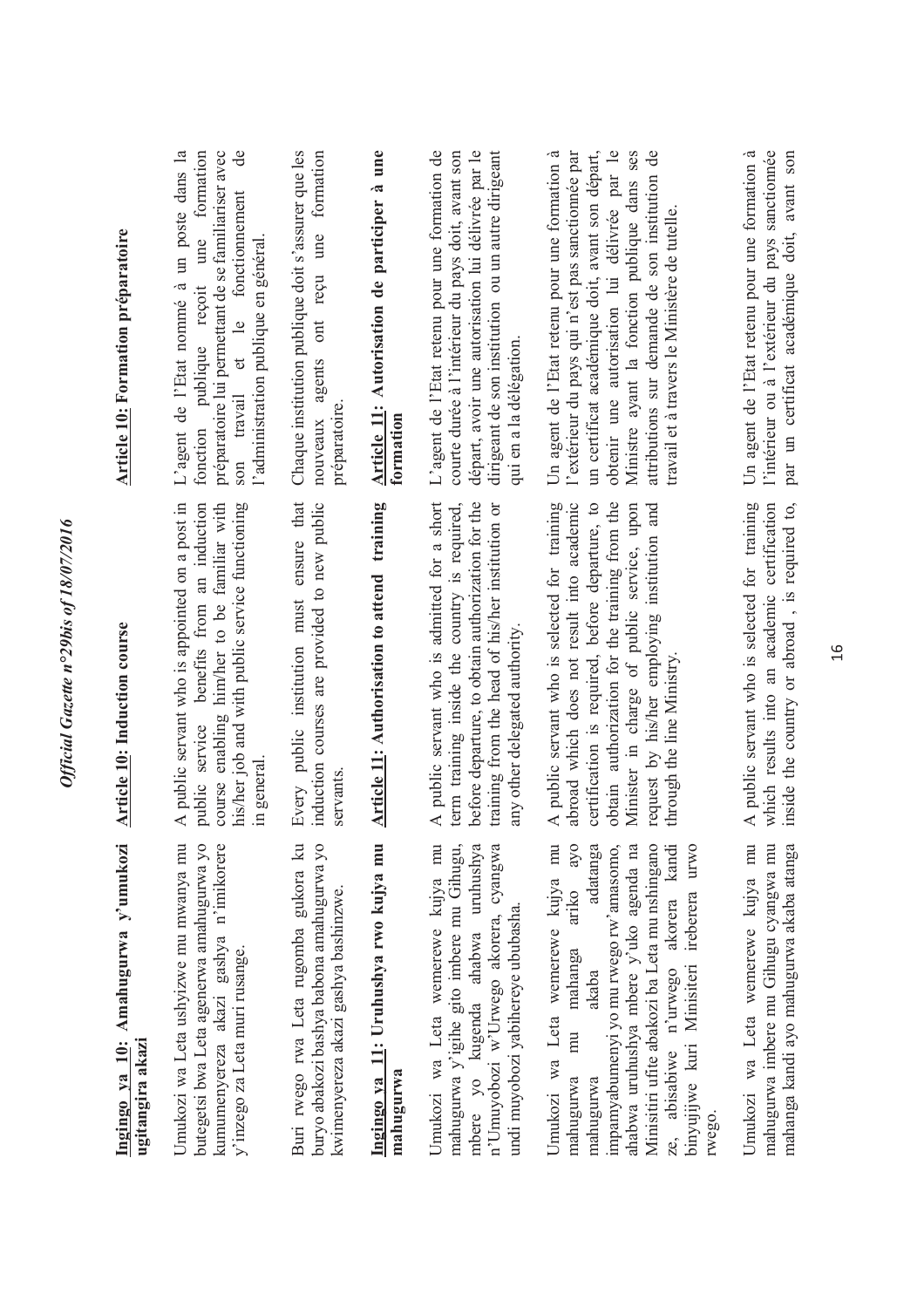| ∍                         |
|---------------------------|
|                           |
|                           |
| へへん<br>ì                  |
|                           |
| ś<br>Ş                    |
| $\ddot{\phantom{0}}$<br>š |
|                           |
|                           |
| ਠ<br>١                    |
|                           |
| ≀                         |
|                           |
|                           |
| Í                         |
| z                         |
|                           |
|                           |
| Ì                         |
| t<br>j                    |
|                           |
|                           |
| $\ddot{\phantom{0}}$      |
|                           |
| $\gamma$ ffician.         |
|                           |
| ζ                         |
|                           |

impamyabumenyi yo mu rwego rw'amasomo, agomba, mbere y'uko agenda, gusabirwa agomba, mbere y'uko agenda, gusabirwa uruhushya n'Urwego akoramo binyujijwe uruhushya n'Urwego akoramo binyujijwe kuri Minisitiri ufite uburezi mu nshingano ze, uruhushya rugatangwa na Minisitiri ufite uruhushya rugatangwa na Minisitiri ufite mpamyabumenyi yo mu rwego rw'amasomo, kuri Minisitiri ufite uburezi mu nshingano ze, abakozi ba Leta mu nshingano ze. abakozi ba Leta mu nshingano ze.

Jmukozi wa Leta ugiye mu mahugurwa nta Umukozi wa Leta ugiye mu mahugurwa nta uhushya ahawe afatwa nk'uwataye akazi, ruhushya ahawe afatwa nk'uwataye akazi, kandi abihanirwa hakurikijwe amategeko kandi abihanirwa hakurikijwe amategeko abigenga.

rwego rw'amahugurwa Leta yemerera abayagiyemo gukomeza kuba abakozi bayo **Ingingo ya 12: Amahugurwa atari mu rwego rw'amahugurwa Leta yemerera abayagiyemo gukomeza kuba abakozi bayo**  Ingingo ya 12: Amahugurwa atari mu

wa Leta ashobora gusaba uruhushya rwihariye Amaze kubitangira ibimeneyetso, umukozi Amaze kubitangira ibimeneyetso, umukozi wa Leta ashobora gusaba uruhushya rwihariye rwo guhagarika akazi mu gihe kitazwi kugira ngo ajye mu mahugurwa y'igihe kirekire atari ngo ajye mu mahugurwa y'igihe kirekire atari mu rwego rw'amahugurwa Leta yemerera mu rwego rw'amahugurwa Leta yemerera rwo guhagarika akazi mu gihe kitazwi kugira abayagiyemo gukomeza kuba abakozi bayo. abayagiyemo gukomeza kuba abakozi bayo. Jmwanya w'umukozi wa Leta wasabye kandi Umwanya w'umukozi wa Leta wasabye kandi agahabwa uruhushya rwihariye ruvugwa mu agahabwa uruhushya rwihariye ruvugwa mu mukozi hakurikijwe uburyo busanzwe nk'uko mukozi hakurikijwe uburyo busanzwe nk'uko gika cya mbere cy'iyi ngingo ushakirwa undi gika cya mbere cy'iyi ngingo ushakirwa undi amategeko abigenga. amategeko abigenga

Nyuma y'amahugurwa, umukozi wa Leta mahugurwa aba afite uburenganzira bwo Nyuma y'amahugurwa, umukozi wa Leta wahawe uruhushya rwihariye rwo kujya mu mahugurwa aba afite uburenganzira bwo wahawe uruhushya rwihariye rwo kujya mu

before departure and upon request by his/her employing institution, obtain authorization for the training from the Minister in charge of before departure and upon request by his/her employing institution, obtain authorization for the training from the Minister in charge of public service and through the Minister in public service and through the Minister in charge of education. charge of education.

A public servant who goes for training without A public servant who goes for training without authorization is considered to have absconded authorization is considered to have absconded from work and is sanctioned in accordance with from work and is sanctioned in accordance with relevant laws. relevant laws.

trainings during which the Government Article 12: Training that is not among **Article 12: Training that is not among trainings during which the Government**  considers its beneficiaries public servants **considers its beneficiaries public servants** 

A public servant may, upon presentation of proof, request for special authorization-for leave A public servant may, upon presentation of proof, request for special authorization for leave of absence in order to attend a long term training of absence in order to attend a long term training that is not among trainings during which the that is not among trainings during which the Government considers its beneficiaries public Government considers its beneficiaries public servants.

A public servant who requested for and granted A public servant who requested for and granted with the special authorization referred to in with the special authorization referred to in Paragraph One of this Article ceases to be Paragraph One of this Article ceases to be considered as a public servant and his/her post considered as a public servant and his/her post is filled through normal recruitment procedures is filled through normal recruitment procedures as provided for by relevant laws. as provided for by relevant laws.

authorization for training is, upon completion of the training, entitled to the right of applying for A public servant who is issued with the special A public servant who is issued with the special authorization for training is, upon completion of the training, entitled to the right of applying for

dans ses attributions, obtenir une autorisation de départ, et sur demande de son institution de travail et à travers le Ministre avant l'éducation travail et à travers le Ministre ayant l'éducation dans ses attributions, obtenir une autorisation de formation lui délivrée par le Ministre ayant la formation lui délivrée par le Ministre ayant la départ, et sur demande de son institution de fonction publique dans ses attributions. fonction publique dans ses attributions.

Un agent de l'Etat qui part en formation sans autorisation, est considéré comme ayant sanctionné abandonné le service et est sanctionné Un agent de l'Etat qui part en formation sans autorisation, est considéré comme avant  $est$ conformément aux lois en la matière. conformément aux lois en la matière. le service et abandonné

**Article 12: Formation qui n'est pas dans le**  cadre des formations pendant lesquelles l'Etat **cadre des formations pendant lesquelles l'Etat**  considère ses bénéficiaires comme agents de **considère ses bénéficiaires comme agents de**  Article 12: Formation qui n'est pas dans le **l'Etat** 

Un agent de l'Etat peut, sur présentation des pièces justificatives, demander une autorisation pièces justificatives, demander une autorisation spéciale de la mise en disponibilité pour spéciale de la mise en disponibilité pour participer à la formation de longue durée mais participer à la formation de longue durée mais qui n'est pas dans le cadre des formations pendant lesquelles l'Etat considère ses bénéficiaires Un agent de l'Etat peut, sur présentation des qui n'est pas dans le cadre des formations pendant lesquelles l'Etat considère ses bénéficiaires comme agents de l'Etat. comme agents de l'Etat.

de l'Etat et son poste est complété conformément Un agent de l'Etat qui a demandé et trouvé une autorisation spéciale mentionnée à l'alinéa autorisation spéciale mentionnée à l'alinéa premier du présent article perd sa qualité d'agent aux modalités de recrutement prévues par les Un agent de l'Etat qui a demandé et trouvé une premier du présent article perd sa qualité d'agent de l'Etat et son poste est complété conformément aux modalités de recrutement prévues par les lois en la matière. lois en la matière.

Après la formation, l'agent de l'Etat qui avait Après la formation, l'agent de l'Etat qui avait reçu l'autorisation spéciale de formation a droit de chercher un emploi dans la fonction publique reçu l'autorisation spéciale de formation a droit de chercher un emploi dans la fonction publique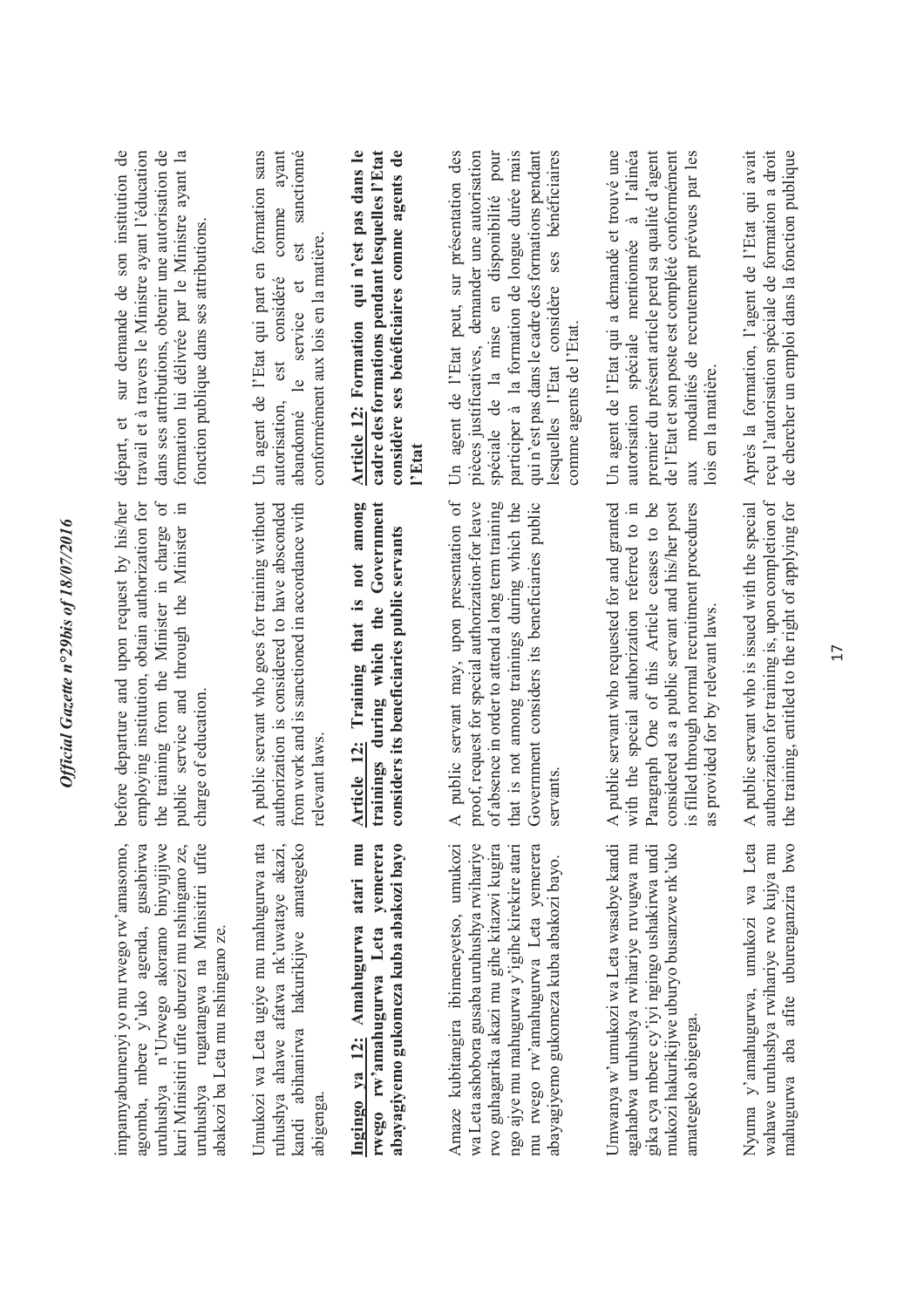| gushaka akazi binyuze mu buryo bwo gushaka<br>no guhabwa akazi buteganywa n'amategeko<br>abigenga.                                                                                                                                                                                                                                                                    | a job in public service in accordance with<br>relevant laws                                                                                                                                                                                                                                                                                                                                                                                         | de recrutement<br>prévues par les lois en la matière.<br>conformément aux modalités                                                                                                                                                                                                                                                                                                                           |
|-----------------------------------------------------------------------------------------------------------------------------------------------------------------------------------------------------------------------------------------------------------------------------------------------------------------------------------------------------------------------|-----------------------------------------------------------------------------------------------------------------------------------------------------------------------------------------------------------------------------------------------------------------------------------------------------------------------------------------------------------------------------------------------------------------------------------------------------|---------------------------------------------------------------------------------------------------------------------------------------------------------------------------------------------------------------------------------------------------------------------------------------------------------------------------------------------------------------------------------------------------------------|
| <b>INSHINGANO</b><br>Z'UMUKOZI WA LETA WEMEREWE<br>KUJYA MU MAHUGURWA<br>Ë<br>WA<br><b>UMUTWE</b>                                                                                                                                                                                                                                                                     | PUBLIC SERVANT AUTHORIZED TO<br>◀<br>OBLIGATIONS OF<br>ATTEND TRAINING<br>Ë<br><b>CHAPTER</b>                                                                                                                                                                                                                                                                                                                                                       | D'UN<br>$\blacktriangleleft$<br><b>AUTORISE</b><br>PARTICIPER A UNE FORMATION<br>OBLIGATIONS<br>L'ETAT<br>Ë<br>DE<br><b>CHAPITRE</b><br>AGENT                                                                                                                                                                                                                                                                 |
| Ingingo ya 13: Amasezerano n'uwemerewe<br>amahugurwa                                                                                                                                                                                                                                                                                                                  | Article 13: Contract with the beneficiary of<br>the training                                                                                                                                                                                                                                                                                                                                                                                        | Article 13: Contrat avec le bénéficiaire de<br>la formation                                                                                                                                                                                                                                                                                                                                                   |
| Umukozi wa Leta wemerewe amahugurwa<br>mu mahanga cyangwa imbere mu Gihugu<br>hakurikijwe ibiteganywa n'iri teka, agomba<br>kugirana amasezerano n'urwego rwa Leta<br>Ayo masezerano agaragaza ko<br>nyuma<br>y'amahugurwa agakorera urwego yakoreraga<br>mbere yo kujya mu mahugurwa, igihe<br>agomba kugaruka<br>kidashobora kujya munsi ya:<br>akorera.<br>umukozi | required to sign a contract with the employing<br>public institution. The contract specifies that<br>come back and work for the institution he/she<br>A public servant who is authorized to attend<br>training inside or outside the country in<br>accordance with provisions of this Order is<br>after training, the public servant is required to<br>$\boldsymbol{\mathfrak{a}}$<br>was working for before the training for<br>minimum period of: | l'emploie. Ce contrat spécifie qu'après la<br>rester au service de l'institution qui l'employait<br>conformément aux dispositions du présent arrêté<br>doit signer le contrat avec l'institution qui<br>$\mathbf{et}$<br>Un agent de l'Etat autorisé à participer à une<br>formation à l'étranger ou à l'intérieur du pays<br>formation, l'agent de l'Etat doit retourner<br>pendant une période minimale de: |
| 1° umwaka umwe (1), niba umukozi wa Leta<br>yarabonye amahugurwa y'igihe kigera ku<br>mezi atatu (3) ariko kitarengeje amezi<br>$atand \text{atu}(6);$                                                                                                                                                                                                                | one (1) year if the public servant benefited<br>three $(3)$ months but not more than six $(6)$<br>from the training for a period that lasted for<br>months<br>$\overset{\circ}{\phantom{0}}$                                                                                                                                                                                                                                                        | une (1) année si l'agent de l'Etat a bénéficié<br>d'une formation d'une période qui a duré<br>trois $(3)$ mois mais n'excédant pas six $(6)$<br>mois<br>$\overset{\circ}{\phantom{0}}$                                                                                                                                                                                                                        |
| 2° imyaka ibiri (2), niba umukozi wa Leta<br>yarabonye amahugurwa y'igihe kirenze<br>amezi atandatu (6) ariko kitarengeje<br>amezi cumi n'abiri $(12)$ ;                                                                                                                                                                                                              | two (2) years if the public servant benefited<br>six (6) months but not more than twelve<br>from the training for a period that exceeds<br>$(12)$ months<br>$\overline{\mathcal{C}}$                                                                                                                                                                                                                                                                | deux (2) ans si l'agent de l'Etat a bénéficié<br>d'une formation d'une période supérieure à<br>six (6) mois mais n'excédant pas douze $(12)$<br>$\frac{1}{2}$                                                                                                                                                                                                                                                 |
| imyaka itatu (3), niba umukozi wa Leta<br>yarabonye amahugurwa y'igihe kirenze<br>amezi cumi n'abiri (12) ariko kitarengeje<br>amezi makumyabiri n'ane (24);<br>$3^{\circ}$                                                                                                                                                                                           | three $(3)$ years if the public servant<br>period that is above twelve (12) months but<br>benefited from the training that lasted for a<br>not more than twenty four (24) months;<br>$3^{\circ}$                                                                                                                                                                                                                                                    | trois (3) ans si l'agent de l'Etat a bénéficié<br>d'une formation d'une période supérieure à<br>douze (12) mois mais n'excédant pas vingt-<br>quatre (24) mois:<br>$3^{\circ}$                                                                                                                                                                                                                                |

Official Gazette n°29bis of 18/07/2016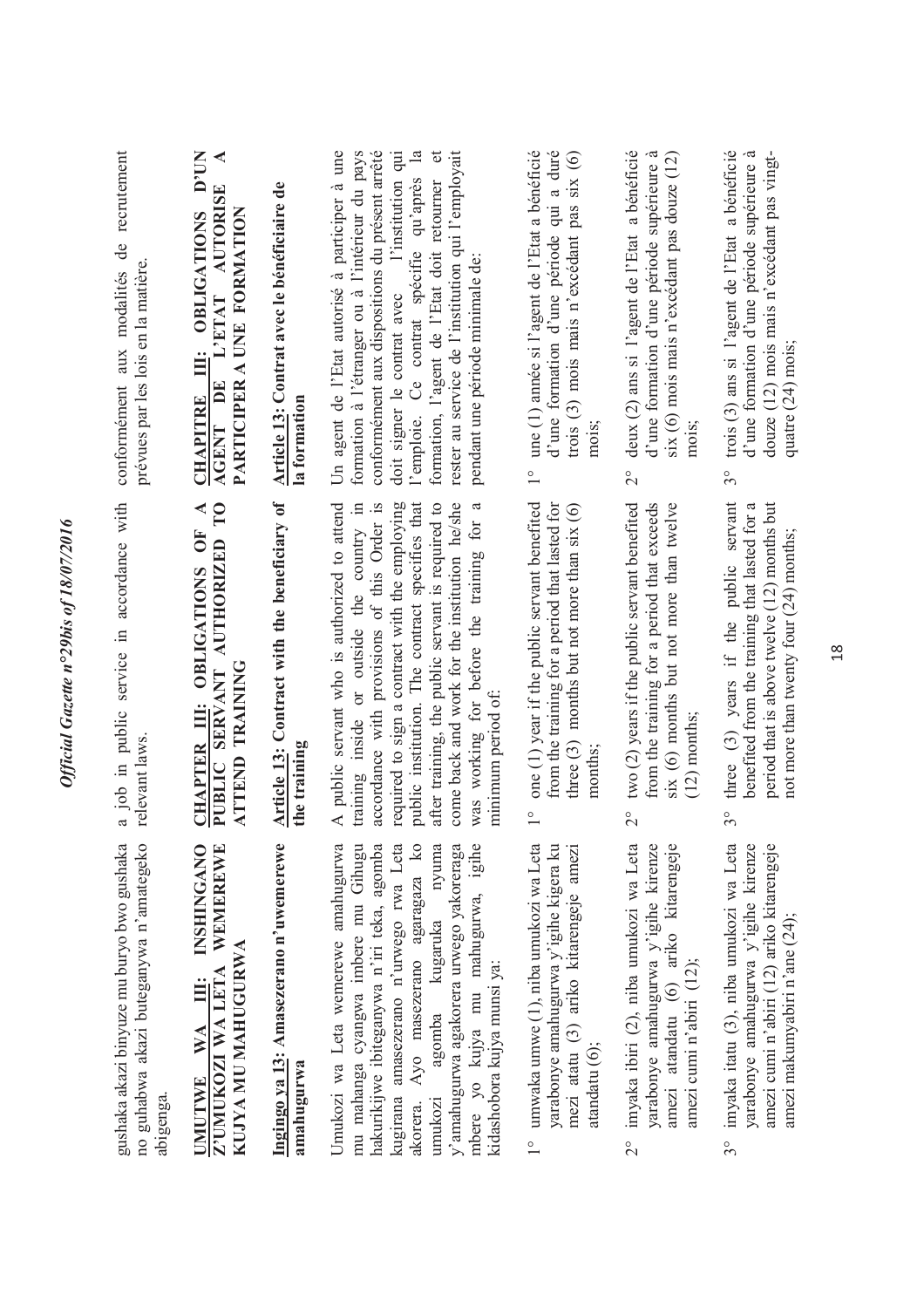| Un agent de l'Etat qui ne respecte pas les termes<br>du contrat de formation et qui ne retourne pas                                                                                                                                                                                             | A public servant who does not comply with the<br>training contract and who does not serve the                                                                                                                                                                                                             | Umukozi wa Leta utubahirije amasezerano<br>urwego<br>ntakorere<br>y'amahugurwa                                                                                                                                                                                                             |
|-------------------------------------------------------------------------------------------------------------------------------------------------------------------------------------------------------------------------------------------------------------------------------------------------|-----------------------------------------------------------------------------------------------------------------------------------------------------------------------------------------------------------------------------------------------------------------------------------------------------------|--------------------------------------------------------------------------------------------------------------------------------------------------------------------------------------------------------------------------------------------------------------------------------------------|
| Article 14: Remboursement des frais de<br>formation en cas de non-respect du contrat de<br>formation                                                                                                                                                                                            | Article 14: Reimbursement of training funds<br>in case of non-compliance with the training<br>contract                                                                                                                                                                                                    | Ingingo ya 14: Gusubiza amafaranga igihe<br>amasezerano<br>y'amahugurwa<br>hatubahirijwe                                                                                                                                                                                                   |
| l'institution de travail et l'agent de l'Etat envoyé<br>Les Instructions du Ministre ayant la fonction<br>$\mathbb{H}$<br>modèle du contrat qui doit être conclu entre<br>publique dans ses attributions établissent<br>en formation                                                            | Instructions of the Minister in charge of public<br>service establish a model of the contract to be<br>signed by the employing institution and a public<br>servant sent on training                                                                                                                       | Amabwiriza ya Minisitiri ufite abakozi ba<br>Leta mu nshingano ze agena imiterere<br>y'amasezerano asinywa hagati y'urwego rwa<br>Leta n'umukozi wa Leta woherejwe mu<br>mahugurwa.                                                                                                        |
| attributions peut, selon les besoins de<br>sur demande du Ministère concerné, prolonger le<br>Le Ministre ayant la fonction publique dans ses<br>connaissances au sein d'un secteur spécifique, et<br>délai mentionné au présent article                                                        | The Minister in charge of public service may,<br>depending on skills needed within a specific<br>sector, and upon request by the concerned<br>Ministry, extend the period mentioned in this<br>Article                                                                                                    | Minisitiri ufite abakozi ba Leta mu nshingano<br>ashobora, hitawe ku mwihariko<br>w'ubumenyi bukenewe mu rwego runaka,<br>abisabwe kandi na Minisiteri bireba,<br>yo kongera igihe<br>gushyiraho amabwiriza<br>kivugwa muri iyi ngingo.                                                    |
| contrat de formation dans le dossier de l'agent de<br>L'institution de travail doit garder une copie du<br>l'Etat concerné                                                                                                                                                                      | copy of the training contract in the file of the<br>The employing institution is required to keep a<br>concerned public servant.                                                                                                                                                                          | Urwego umukozi akorera rugomba kubika<br>kopi y'amasezerano y'amahugurwa muri<br>dosiye y'umukozi bireba.                                                                                                                                                                                  |
| Un agent de l'Etat autorisé à poursuivre une autre<br>formation avant la fin de la période convenue<br>pour servir l'institution est tenu de signer un autre<br>contrat spécifiant la période additionnelle<br>pendant laquelle il va servir cette institution après<br>la fin de la formation. | A public servant who is authorized to pursue<br>another training before completion of the<br>to sign another contract specifying additional<br>period the public servant will serve the<br>employing institution upon completion of the<br>agreed period to serve the institution is required<br>training | Umukozi wa Leta wemerewe gukurikirana<br>ayandi mahugurwa kandi atararangiza<br>gukorera urwego igihe cyemeranyijweho mu<br>masezerano agomba gusinya andi masezerano<br>agaragaza ikindi gihe cy'inyongera azakorera<br>kubera ayo<br>urwo rwego rumukoresha<br>mahugurwa yandi yemerewe. |
| cinq (5) ans si l'agent de l'Etat a bénéficié<br>d'une formation d'une période supérieure à<br>vingt-quatre (24) mois<br>$\frac{1}{4}$                                                                                                                                                          | from a training that lasted for a period that<br>five (5) years if the public servant benefited<br>is above twenty -four (24) months.<br>$\frac{6}{4}$                                                                                                                                                    | imyaka itanu (5) niba umukozi wa Leta<br>yarabonye amahugurwa y'igihe kirenze<br>amezi makumyabiri n'ane (24).<br>$\frac{1}{4}$                                                                                                                                                            |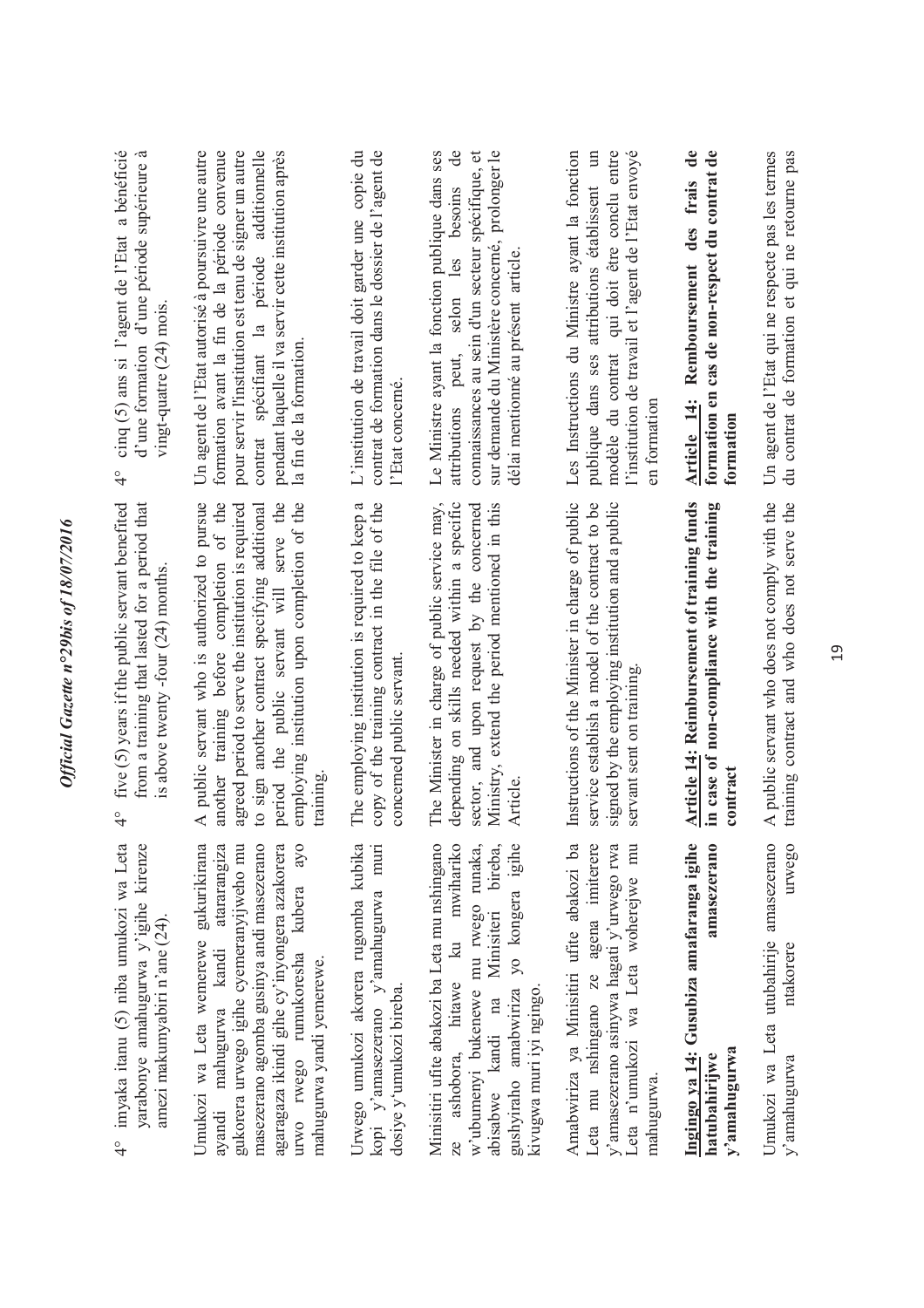20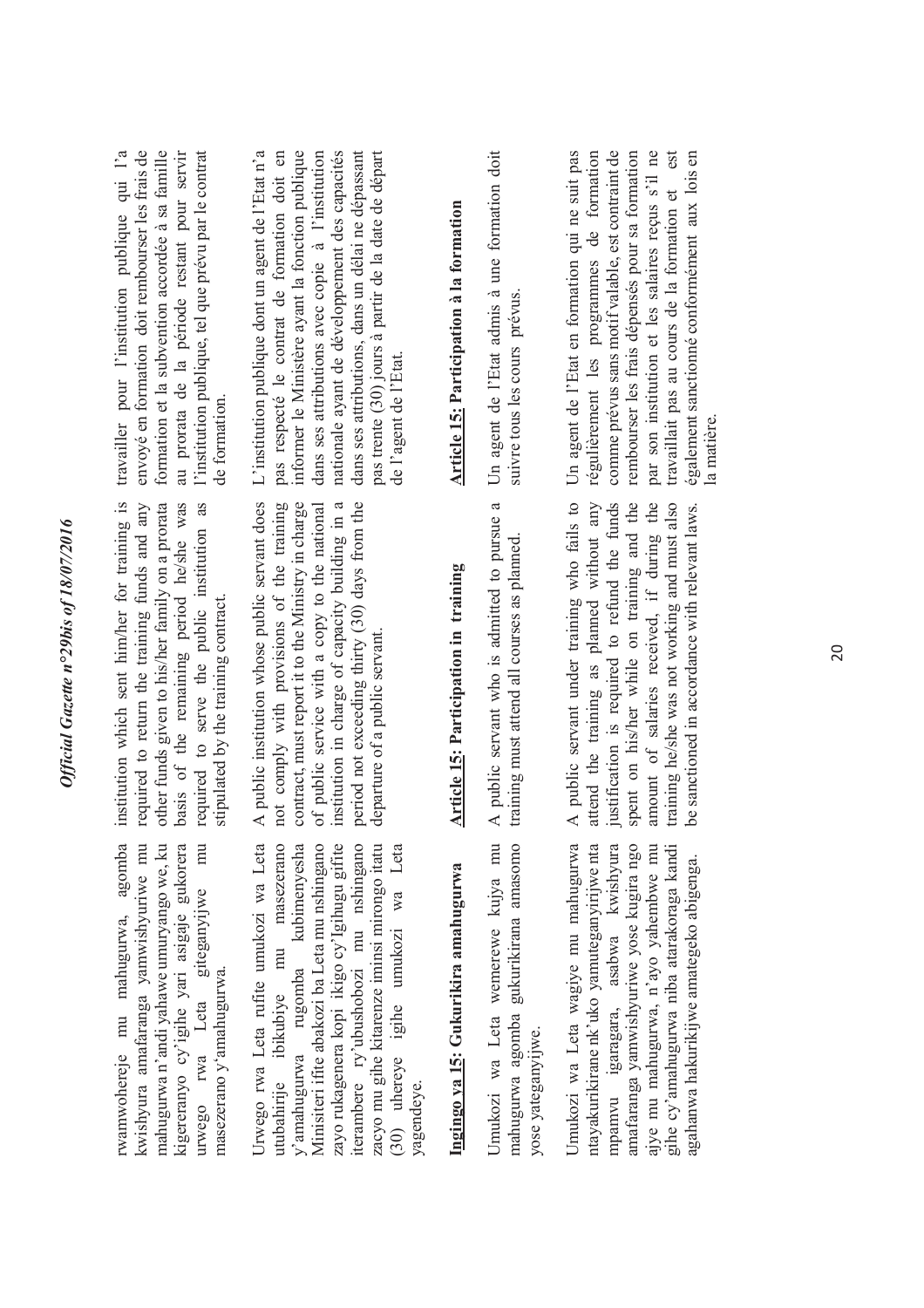| Ingingo ya 16: Kugaruka ku kazi                                                                                                                                                                                                     | <b>Article 16: Return to work</b>                                                                                                                                                                                                                                    | <b>Article 16: Retour au travail</b>                                                                                                                                                                                                                                                       |
|-------------------------------------------------------------------------------------------------------------------------------------------------------------------------------------------------------------------------------------|----------------------------------------------------------------------------------------------------------------------------------------------------------------------------------------------------------------------------------------------------------------------|--------------------------------------------------------------------------------------------------------------------------------------------------------------------------------------------------------------------------------------------------------------------------------------------|
| Umukozi wa Leta uvuye mu mahugurwa<br>agomba gusubira mu kazi uhereye ku munsi<br>uruhushya<br>igihe<br>rw'amahugurwa rwarangiriye.<br>ukurikira<br>w'akazi                                                                         | must resume work starting from the working<br>A public servant who completes his/her training<br>of his/her<br>the last day<br>day following<br>authorization                                                                                                        | Un agent de l'Etat qui revient d'une formation<br>doit regagner le travail au jour ouvrable suivant<br>le dernier jour de son autorisation.                                                                                                                                                |
| Umukozi wa Leta uvuye mu mahugurwa<br>yarayoherejwemo n'umuyobozi ubifitiye<br>ububasha hakurikijwe ibiteganywa n'iri teka<br>asubira mu mwanya w'umurimo yarimo<br>mbere y'uko ajya mu mahugurwa.                                  | A public servant who completes training<br>pursued on recommendation of the competent<br>authority in accordance with provisions of this<br>Order, returns to the job position he/she held<br>before the training.                                                   | Un agent de l'Etat qui revient d'une formation<br>de l'autorité<br>dispositions du<br>présent arrêté regagne son poste de travail qu'il<br>occupait avant d'aller en formation.<br>compétente conformément aux<br>sur recommandation<br>faite                                              |
| Icyakora, Leta ishobora kumugenera undi<br>mwanya bitewe n'ubumenyi bushya afite.                                                                                                                                                   | to a different position depending on the new<br>However, the Government may transfer him/her<br>skills acquired                                                                                                                                                      | Toutefois, l'Etat peut le transférer à un autre<br>poste suivant les nouvelles compétences reçues.                                                                                                                                                                                         |
| Ingingo ya 17: Raporo y'amahugurwa                                                                                                                                                                                                  | <b>Article 17: Training report</b>                                                                                                                                                                                                                                   | <b>Article 17: Rapport de formation</b>                                                                                                                                                                                                                                                    |
| Umukozi wese wakoreye amahugurwa imbere<br>mu Gihugu cyangwa mu mahanga, agomba<br>gutanga raporo y'amahugurwa ku muyobozi<br>wamwemereye kuyajyamo mu gihe kitarenze<br>iminsi umunani (8) amahugurwa arangiye,<br>akagenera kopi: | Every public servant who pursues training<br>inside or outside the country is required to<br>submit training report to the authority that<br>authorized him/her to go for the training within<br>eight (8) days from the end of training, and<br>provides a copy to: | Tout agent de l'Etat ayant suivi une formation à<br>a autorisé sa formation dans un délai de huit jours<br>l'intérieur du pays ou à l'étranger, est tenu de<br>soumettre un rapport de formation à l'autorité qui<br>(8) à partir de la fin de la formation, et une<br>copie est réservée: |
| urwego akorera;<br>$\overline{1}^{\circ}$                                                                                                                                                                                           | 1° his/her employing institution;                                                                                                                                                                                                                                    | à l'institution qui l'emploie;<br>$\overline{1}^{\circ}$                                                                                                                                                                                                                                   |
| abakozi ba Leta mu<br>2° Minisiteri ifite<br>nshingano zayo;                                                                                                                                                                        | the Ministry in charge of public<br>service;<br>$\overline{C}$                                                                                                                                                                                                       | au Ministère ayant la fonction publique<br>dans ses attributions<br>$\frac{1}{2}$                                                                                                                                                                                                          |
| iterambere<br>ry'ubushobozi mu nshingano zacyo.<br>gifite<br>3° ikigo cy'lgihugu                                                                                                                                                    | 3° the national institution in charge of<br>capacity building.                                                                                                                                                                                                       | $\frac{1}{2}$<br>développement des capacités dans ses<br>ayant<br>nationale<br>à l'institution<br>attributions.<br>$3^{\circ}$                                                                                                                                                             |

21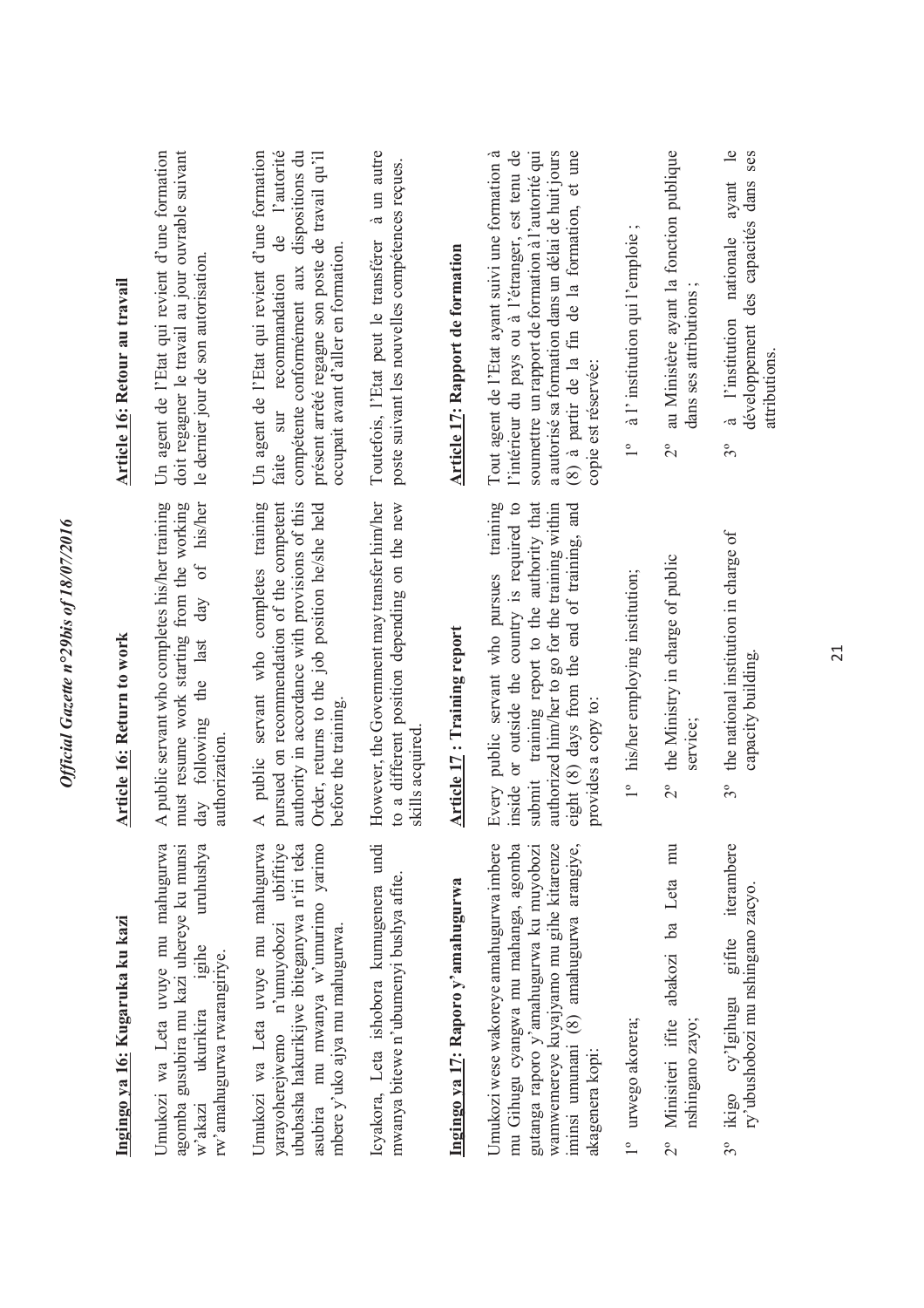| LETA<br><b>NN</b><br>UMUTWE WA IV: UBURENGANZIRA<br><b>KUJYA</b><br>$\mathbb{W} \mathbb{A}$<br>MAHUGURWA<br><b>BW'UMUKOZI</b><br>WEMEREWE                                                                                                                                 | CHAPTER IV: RIGHTS OF A PUBLIC<br>SERVANT AUTHORIZED TO GO FOR<br>TRAINING                                                                                                                                                                                                                         | <b>CHAPITRE IV: DROITS D'UN AGENT DE</b><br>UNE<br><b>SUIVRE</b><br>$\blacktriangle$<br>L'ETAT AUTORISE<br>FORMATION                                                                                                                                                                                      |
|---------------------------------------------------------------------------------------------------------------------------------------------------------------------------------------------------------------------------------------------------------------------------|----------------------------------------------------------------------------------------------------------------------------------------------------------------------------------------------------------------------------------------------------------------------------------------------------|-----------------------------------------------------------------------------------------------------------------------------------------------------------------------------------------------------------------------------------------------------------------------------------------------------------|
| Ingingo ya 18: Korohereza umukozi wa<br>Leta guhugurwa kandi anakora                                                                                                                                                                                                      | Article 18: Facilitation to a public servant in<br>training while working                                                                                                                                                                                                                          | Article 18: Facilitation d'un agent de l'Etat<br>en formation pendant qu'il travaille                                                                                                                                                                                                                     |
| gukurikira amahugurwa imbere mu Gihugu<br>ibizamini, kigomba kumugenera igihe<br>Urwego rwa Leta rwemereye umukozi<br>gukora<br>cy'amasaha abiri (2) y'akazi ku munsi, kugira<br>ngo ashobore gutegura neza no gukurikira<br>kandi anakora, mu gihe asabwa<br>amahugurwa. | A public institution which authorises a public<br>servant to pursue training inside the country<br>while still working must, if the public servant is<br>required to sit for tests, provide to him/her two<br>(2) working hours per day to facilitate him/her<br>to prepare and pursue the course. | Une institution publique ayant autorisé son agent<br>à poursuive une formation à l'intérieur du pays<br>pendant qu'il travaille doit, si l'agent de l'Etat<br>heures de travail par jour pour lui permettre de<br>doit passer des examens, lui accorder deux (2)<br>bien préparer et suivre sa formation. |
| Ingingo ya 19: Ikiruhuko cy'umwaka ku<br>mukozi wa Leta uri mu mahugurwa                                                                                                                                                                                                  | Article 19: Annual leave for a public servant<br>in training                                                                                                                                                                                                                                       | Article 19: Congé annuel pour un agent de<br>l'Etat en formation                                                                                                                                                                                                                                          |
| Bitabangamiye ibiteganywa n'amategeko<br>abigenga, umukozi wa Leta uri mu<br>mahugurwa agumana uburenganzira bwe ku<br>kiruhuko cy'umwaka.                                                                                                                                | to the relevant legal<br>provisions, a public servant under training is<br>entitled to the right of annual leave.<br>Without prejudice                                                                                                                                                             | matière, l'agent de l'Etat qui est en formation a<br>Sans préjudice des dispositions légales en la<br>droit à son congé annuel.                                                                                                                                                                           |
| Icyakora, ibiruhuko byemewe umukozi wa<br>Leta yagiye ahabwa n'ikigo cy'amahugurwa<br>bikurwa mu kiruhuko cye cy'umwaka agafata<br>kingana n'iminsi<br>ikiruhuko cy'umwaka<br>isigaye.                                                                                    | public servant by the training institution must be<br>deducted from the entire annual leave and the<br>public servant is entitled to his or her remaining<br>However, recognized leaves awarded to a<br>leave.                                                                                     | Toutefois, les vacances accordées à l'agent de<br>l'Etat par l'institution de formation doivent être<br>déduites au congé annuel et l'agent de l'Etat a<br>droit aux jours restés de son congé annuel.                                                                                                    |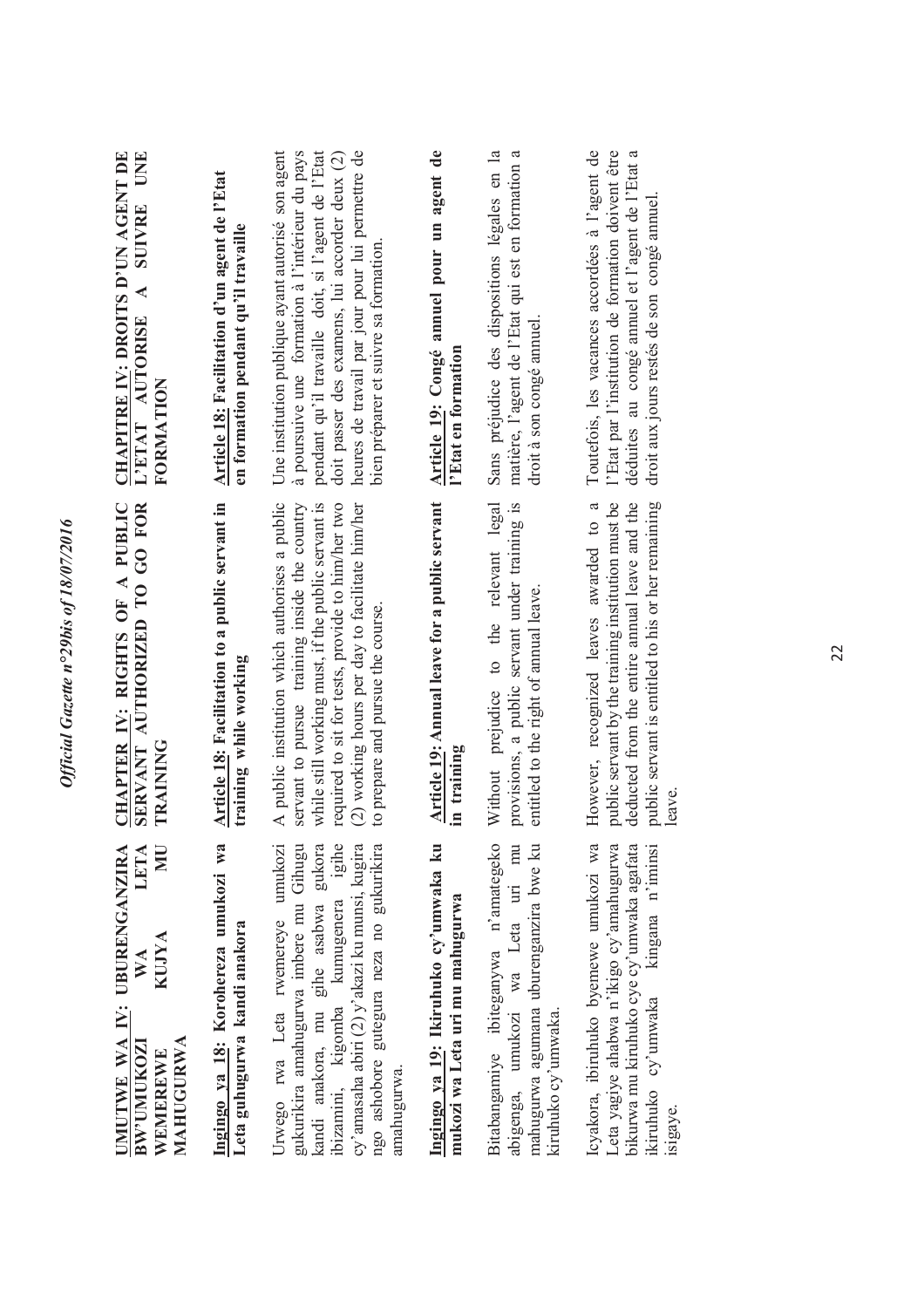| n'ibindi<br>mu<br>Ϊiπ<br>Ingingo ya 20: Umushahara<br>umukozi wa Leta<br>mahugurwa<br>bigenerwa                                                                                                                                                                                                      | Articles 20: Salary and other benefits of a<br>public servant on training                                                                                                                                                                                                                                                                                                                 | avantages<br>accordés à un agent de l'Etat en formation<br>autres<br>$\mathbf{e}$<br><b>Salaire</b><br><b>20:</b><br><b>Article</b>                                                                                                                                                                                                                  |
|------------------------------------------------------------------------------------------------------------------------------------------------------------------------------------------------------------------------------------------------------------------------------------------------------|-------------------------------------------------------------------------------------------------------------------------------------------------------------------------------------------------------------------------------------------------------------------------------------------------------------------------------------------------------------------------------------------|------------------------------------------------------------------------------------------------------------------------------------------------------------------------------------------------------------------------------------------------------------------------------------------------------------------------------------------------------|
| Haseguriwe ibivugwa mu ngingo ya 21 n'iya<br>22 z'iri teka, umukozi wa Leta ukurikira<br>afite uburenganzira ku<br>mushahara we n'ibindi agenerwa mu rwego<br>amahugurwa<br>rw'akazi.                                                                                                                | Subject to provisions of Articles 21 and 22 of<br>this Order, a public servant authorized to go for<br>training continue to be entitled to his/her salary<br>and fringe benefits                                                                                                                                                                                                          | du présent arrêté, l'agent de l'Etat admis à une<br>salaire et autres<br>Sous réserve des dispositions des articles 21 et 22<br>a droit à son<br>formation<br>avantages                                                                                                                                                                              |
| Amabwiriza ya Minisitiri w'Intebe ashobora<br>kugena amafaranga yihariye y'amahugurwa<br>agenerwa abakozi bakora imirimo ikeneye<br>ubahanga ku buryo bw'umwihariko, mu<br>rwego rwo kubashishikariza kujya mu<br>mahugurwa. Ayo mabwiriza ahuzwa n'igihe<br>uko bibaye ngombwa.                     | determine special training benefits for public<br>servants of a specific professional category<br>them to go for trainings. The Instructions are<br>Instructions of the Prime Minister may<br>while on training in the context of encouraging<br>updated whenever considered necessary.                                                                                                   | Les Instructions du Premier Ministre peuvent<br>fixer des avantages spéciaux accordés aux agents<br>de l'Etat relevant d'un secteur d'activités<br>d'aller en formation. Ces instructions sont mises<br>professionnelles spéciales pour les encourager<br>à jour chaque fois que de besoin.                                                          |
| Ingingo ya 21: Koroherezwa ingendo                                                                                                                                                                                                                                                                   | Article 21: Transport facilitation                                                                                                                                                                                                                                                                                                                                                        | Article 21: Indemnité de transport                                                                                                                                                                                                                                                                                                                   |
| Iyo umukozi wafashijwe na Leta kugura<br>agiye mu<br>mahugurwa akomeza guhabwa lump sum uko<br>bisanzwe mu gihe cy'amezi atatu $(3)$ gusa.<br>Nyuma y'icyo gihe, agenerwa gusa igice cya<br>lump sum kigenewe kwishyura inguzanyo ya<br>imodoka cyangwa moto,<br>bankı                               | If a public servant who is facilitated by the<br>of only three (3) months. After that period,<br>$\mathfrak{a}$<br>motorcycle who goes for training continues to<br>he/she is entitled only to a portion of the lump<br>receive his/her lump sum as usual for a period<br>sum meant for servicing the monthly bank loan.<br>$\overline{\text{or}}$<br>a vehicle<br>Government to purchase | Après cette période, il beneficie d'une partie du<br>l'Etat d'acheter un véhicule ou une moto part en<br>formation, l'Etat continue de lui verser le lump<br>Lorsqu'un agent de l'Etat qui a été facilité par<br>lump sum destinée seulement au paiement du<br>sum comme d'habitude pendant trois (3) mois.<br>crédit bancaire                       |
| Umukozi wese wa Leta udafashwa na Leta<br>kugura imodoka, iyo agiye mu mahugurwa<br>mu mahanga cyangwa imbere mu Gihugu<br>akomeza guhabwa amafaranga y`urugendo<br>uko bisanzwe mu gihe amahugurwa agiyemo<br>atarengeje amezi atau (3). Iyo amahugurwa<br>arengeje amezi atau (3), umukozi wa Leta | A public servant who is not facilitated by the<br>Goverment to purchase a vehicle in accordance<br>with the Governemnt fleet Policy is entitled to<br>for training not exceeding three (3) months<br>inside or outside the country. If the training<br>exceeds three (3) months, the public servant is<br>transport allowance as usual if he or she goes                                  | de<br>l'intérieur du pays a droit à l'indemnité de<br>facilitation par le Gouvernement à acheter un<br>véhicule conformément à la politique de charroi<br>zéro, qui part en formation à l'étranger ou à<br>transport comme d'habitude lorsque la formation<br>va durer une période n'excédant pas trois (3)<br>Un agent de l'Etat ne bénéficiant pas |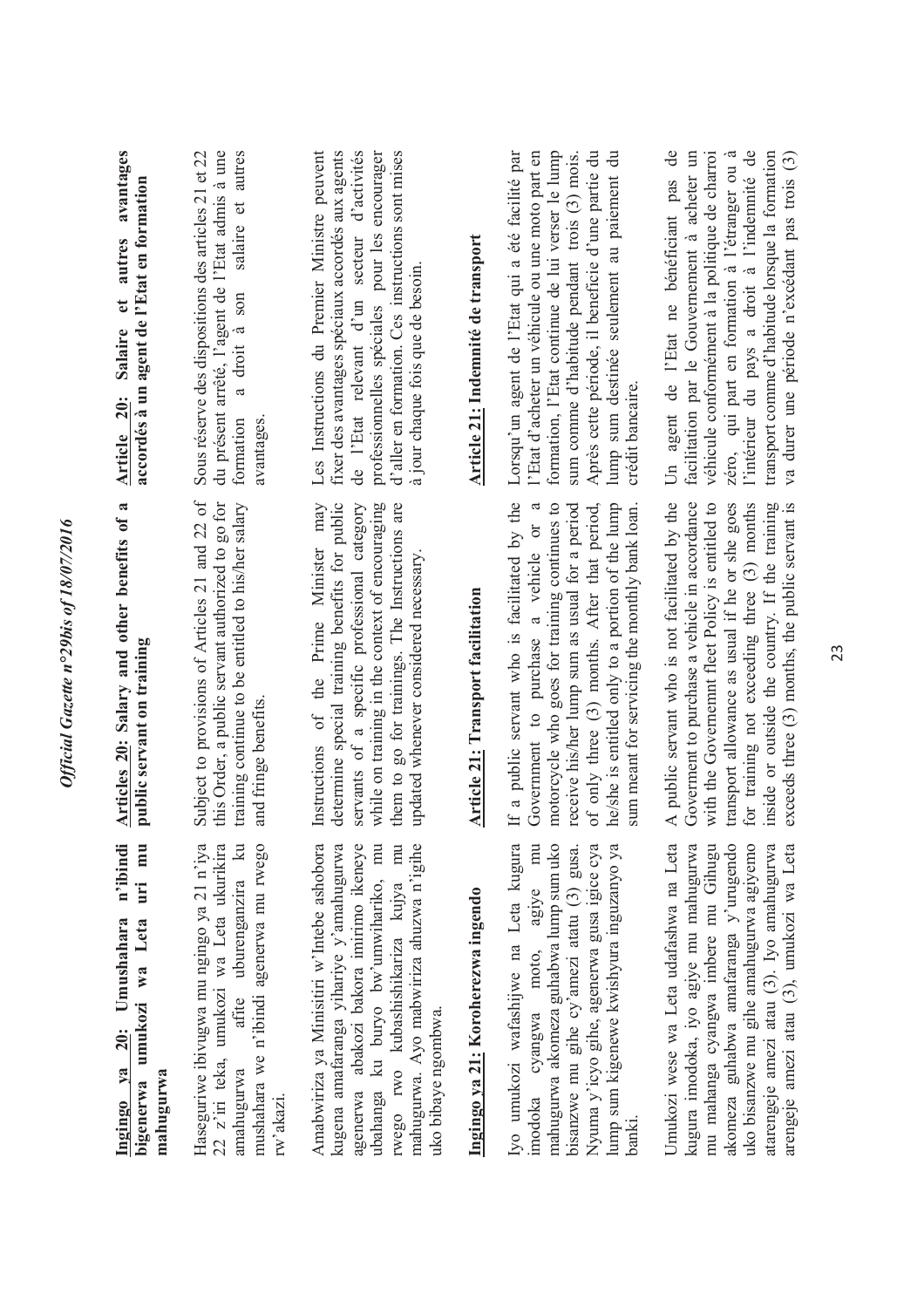| mois, l'agent de l'Etat ne continue plus de<br>bénéficier d'indemnité de transport après les<br>mois. Si la formation excède un délai de trois (3)<br>premiers trois (3) mois. | Article 22: Frais de communication         | Un agent de l'Etat qui poursuit une formation ne<br>dépassant pas trente (30) jours, continue de<br>bénéficier des frais de communication.                   | Un agent de l'Etat qui poursuit une formation de<br>$\mathsf{d}\mathsf{e}$<br>plus de trente (30) jours sans rester effectivement<br>au travail ne bénéficie pas de frais<br>communication dans le cadre du travail | DES<br>FINANCEMENT<br>CHAPITRE V:<br>FORMATIONS<br><b>CHAPITRE</b> | Article 23: Financement de formation                 | Lorsque la formation est financée par l'Etat,<br>celui-ci prend en charge les frais de formation, de<br>d'assurance maladie, des livres/équipements<br>scolaires et les frais spéciaux de transport<br>logement, de transport, de subsistance,<br>approuvés par l'institution de formation                                                                              | Lorsque la formation est financée partiellement<br>par les partenaires de développement ou l'agent |
|--------------------------------------------------------------------------------------------------------------------------------------------------------------------------------|--------------------------------------------|--------------------------------------------------------------------------------------------------------------------------------------------------------------|---------------------------------------------------------------------------------------------------------------------------------------------------------------------------------------------------------------------|--------------------------------------------------------------------|------------------------------------------------------|-------------------------------------------------------------------------------------------------------------------------------------------------------------------------------------------------------------------------------------------------------------------------------------------------------------------------------------------------------------------------|----------------------------------------------------------------------------------------------------|
| no longer entitled to transport allowance after<br>the first three (3) months.                                                                                                 | <b>Article 22: Communication allowance</b> | Any public servant who goes for training of a<br>period not exceeding thirty (30) days continues<br>communication<br>from his/her<br>to benefit<br>allowance | period exceeding thirty (30) days shall, while<br>A public servant who goes for a training for a<br>entitled to any<br>absent from work, not be<br>communication allowance.                                         | <b>CHAPTER V: FUNDING OF TRAINING</b>                              | Article 23: Financing of training                    | If training is financed by the Government of<br>insurance, documentation/school equipment<br>and special transport costs as approved by the<br>transport, subsistence, accommodation, medical<br>Rwanda, the funding covers all training,<br>training institution                                                                                                       | If the training is partially financed by the<br>development partners or the public servant         |
| uyarimo ntagenerwa amafaranga y'urugendo<br>nyuma y'amezi atatu (3) ya mbere.                                                                                                  | Ingingo ya 22: Amafaranga y'itumanaho      | Umukozi wa Leta uri mu mahugurwa<br>atarengeje iminsi mirongo itatu (30) agumana<br>uburenganzira ku mafaranga y'itumanaho.                                  | Umukozi wa Leta ukurikirana amahugurwa<br>amara igihe kirengeje iminsi mirongo itatu<br>(30) kandi ayakora atari ku kazi, ntagenerwa<br>mu<br>amafaranga y'itumanaho akoreshwa<br>rwego rw'akazi.                   | <b>AMAFARANGA</b><br>UMUTWE WA V:<br>Y'AMAHUGURWA                  | Ingingo ya 23: Itangwa ry'amafaranga<br>y'amahugurwa | agomba<br>gutangwa na Leta y'u Rwanda, yishingira<br>ibijyanye n'amasomo, icumbi, amafaranga yo<br>kujya no kuva aho amahugurwa abera,<br>bw'indwara,<br>n'amafaranga<br>zijyanye<br>nk'uko byemejwe n'ikigo<br>Iyo amafaranga y'amahugurwa<br>amafunguro, ubwishingizi<br>ibitabo/ibikoresho by'ishuri<br>zidasanzwe<br>gihugura umukozi.<br>n'amahugurwa<br>y'ingendo | Iyo igice cy'amafaranga y'amahugurwa<br>n'abafatanyabikorwa<br>gutangwa<br>kigomba                 |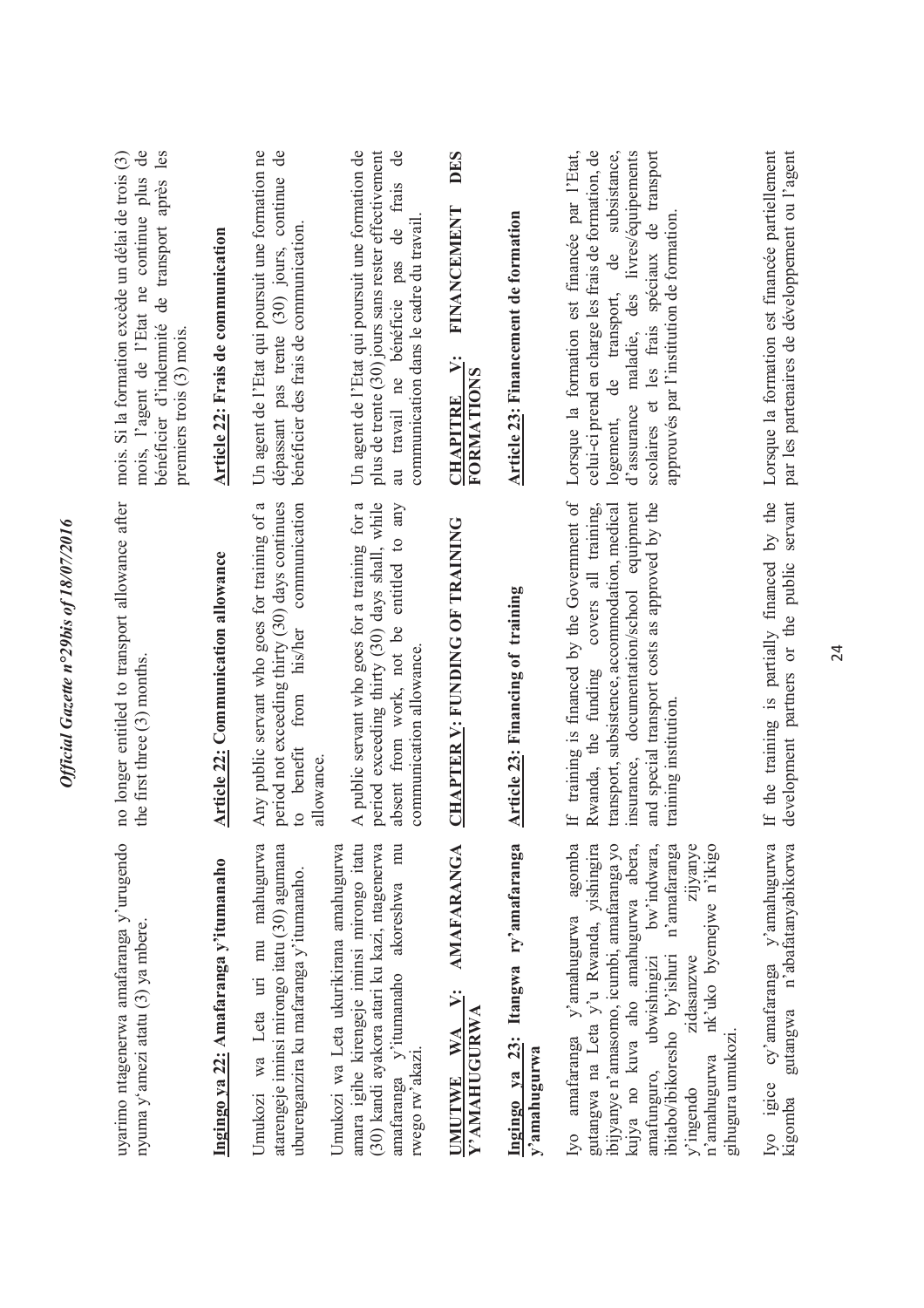| cyangwa umukozi ubwe, umukozi wa Leta                                                                                                                                                                                                            | him/herself, the public servant who goes for                                                                                                                                                                                                                        | de l'Etat lui-même, l'agent qui va en formation                                                                                                                                                                                                                                                                             |
|--------------------------------------------------------------------------------------------------------------------------------------------------------------------------------------------------------------------------------------------------|---------------------------------------------------------------------------------------------------------------------------------------------------------------------------------------------------------------------------------------------------------------------|-----------------------------------------------------------------------------------------------------------------------------------------------------------------------------------------------------------------------------------------------------------------------------------------------------------------------------|
| ibiteganywa mu gika cya mbere cy'iyi ngingo<br>ugiye mu mahugurwa ahabwa na Leta y'u<br>Rwanda amafaranga yo kwishyura<br>batamwishyuriye<br>cyangwa we atiyishyuriye.<br>abafatanyabikorwa                                                      | for in the Paragraph One of this Article not<br>funds from the Rwandan<br>Government in order to meet expenses provided<br>ð<br>development partners<br>the<br>training gets<br>covered by<br>him/herself                                                           | reçoit de l'Etat les frais pour les charges relatives<br>aux rubriques prévus dans le premier alinéa du<br>de développement ou par l'agent de l'Etat lui-<br>présent article non couvertes par des partenaires<br>meme                                                                                                      |
| Ingingo ya 24: Kwishyura amafaranga<br>y'amahugurwa                                                                                                                                                                                              | Article 24: Payment of training funds                                                                                                                                                                                                                               | Article 24: Payement des frais de formation                                                                                                                                                                                                                                                                                 |
| Leta yishyurwa hakurikijwe ibiciro biboneka<br>Amafaranga y'amahugurwa y'umukozi wa<br>ku nyemezabuguzi zagaragajwe n'ikigo<br>azigamo.                                                                                                          | Training funds for a public servant are paid in<br>respect of the prices specified on the pro-forma<br>presented by the training institution                                                                                                                        | Les frais de formation d'un agent de l'Etat sont<br>payés selon les prix trouvés sur les factures pro-<br>forma présentés par l'institution de formation.                                                                                                                                                                   |
| akomeze amasomo ye, amafaranga yose<br>Iyo umukozi uri mu mahugurwa atsinzwe<br>icyiciro cy'amasomo gisabwa kugira ngo<br>y'amahugurwa yishyurirwaga arahagarikwa,<br>umukozi akiyishyurira Leta ikongera<br>kumwishyurira iyo yongeye gutsinda. | If a public servant fails a part of his/her studies<br>the public servant pays for him/herself and the<br>Government pays for him/her again if he/she<br>that may enable him/her to continue his/her<br>studies, all the training funds are suspended and<br>passes | pour être autorisée de continuer les cours, les frais<br>de formation qui sont payés pour lui sont<br>Lorsque l'agent de l'Etat en formation échoue<br>une partie des cours dont la réussite est exigée<br>suspendus, et il paie lui-même les frais de<br>formation et le paiement lui est fait encore quand<br>il a réussi |
| Ingingo ya 25: Amafaranga y'ingoboka<br>y'urugendo rw'amahugurwa mu mahanga                                                                                                                                                                      | ಷ<br>for<br>allowance<br>training conducted abroad<br>Article 25: Incidental                                                                                                                                                                                        | pour une<br>Article 25: Frais des circonstances<br>formation à l'étranger                                                                                                                                                                                                                                                   |
| Umukozi wa Leta ugiye mu mahugurwa mu<br>byose<br>n'amadorari<br>amafaranga<br>y'amanyamerika magana abiri (200 US \$).<br>n'abafatanyabikorwa, ahabwa<br>yıshyurirwa<br>mgana<br>y'ingoboka<br>mahanga                                          | A public servant who goes for training abroad<br>and who is fully sponsored by development<br>to a net of two hundred (200 US \$) United States<br>partners is given by the Government a fixed sum<br>contingency of incidental allowance equivalent<br>dollars     | l'étranger payée en totalité par les partenaires de<br>Un agent de l'Etat qui va dans une formation à<br>développement reçoit de l'Etat une allocation<br>forfaitaire de deux cent dollars américains (200<br>US \$) net comme frais des circonstances                                                                      |

25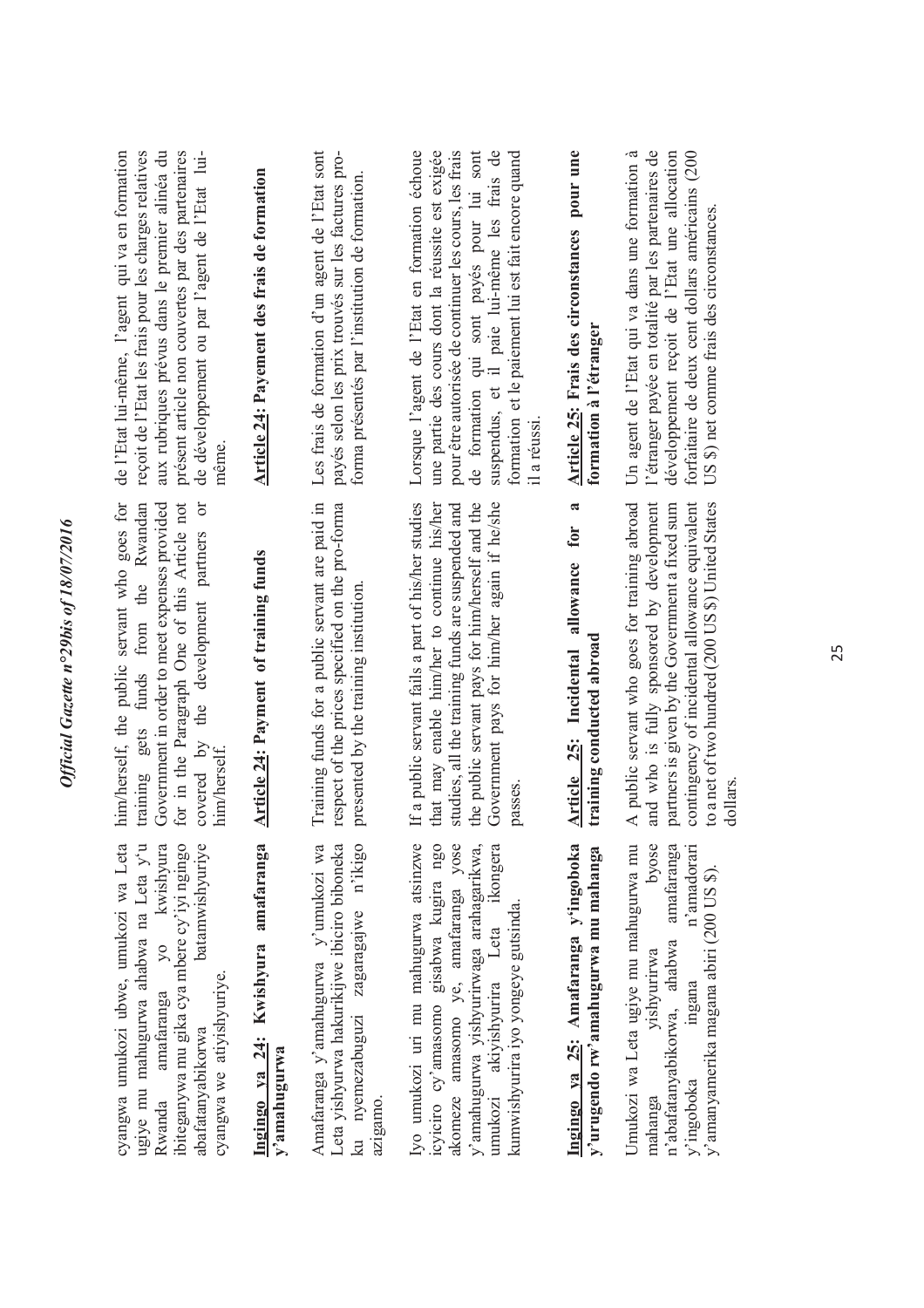y'icumbi n'ayo gutunga umukozi wa Leta Ibarwa ry'amafaranga **Ingingo ya 26: Ibarwa ry'amafaranga y'icumbi n'ayo gutunga umukozi wa Leta uri mu mahugurwa mu mahanga**  uri mu mahugurwa mu mahanga Ingingo va 26:

Umukozi wa Leta ugiye mu mahugurwa mu Umukozi wa Leta ugiye mu mahugurwa mu mahanga atarengeje igihe kingana n'iminsi makumyabiri n'umwe (21), kandi yishyurwa na Leta y'u Rwanda, agenerwa amafaranga y'icumbi n'ayo kumutunga abarwa hakurikijwe ikiguzi cy'ubuzima cyo mu mujyi hakurikijwe ikiguzi cy'ubuzima cyo mu mujyi cyangwa igihugu amahugurwa azaberamo, hakurikijwe amategeko agenga ubutumwa hakurikijwe amategeko agenga ubutumwa nakumyabiri n'umwe (21), kandi yishyurwa na Leta y'u Rwanda, agenerwa amafaranga kumutunga abarwa cyangwa igihugu amahugurwa azaberamo, mahanga atarengeje igihe kingana n'iminsi bw'akazi mu mahanga. bw'akazi mu mahanga. y'icumbi n'ayo

Jmukozi wa Leta ugiye mu mahugurwa mu Umukozi wa Leta ugiye mu mahugurwa mu mahanga amara igihe cy'iminsi makumyabiri n'ibiri (22) ariko kitarengeje iminsi mirongo icyenda (90), kandi yishyurirwa na Leta y'u Rwanda, agenerwa amafaranga y'icumbi kumutunga hakurikijwe ibiciro n'ayo kumutunga hakurikijwe ibiciro bishyirwaho n'amabwiriza ya Minisitiri ufite bishyirwaho n'amabwiriza ya Minisitiri ufite n'ibiri (22) ariko kitarengeje iminsi mirongo cyenda (90), kandi yishyurirwa na Leta y'u mahanga amara igihe cy'iminsi makumyabiri Rwanda, agenerwa amafaranga y'icumbi abakozi ba Leta mu nshingano ze. abakozi ba Leta mu nshingano ze.  $n'$ avo

Umukozi wa Leta ugiye mu mahugurwa mu mahanga mu gihe kirengeje iminsi mirongo icyenda (90), kandi yishyurirwa na Leta y'u Rwanda, agenerwa amafaranga y'icumbi hakurikijwe ibiciro n'ayo kumutunga hakurikijwe ibiciro byashyizweho n'ikigo cy'igihugu gifite byashyizweho n'ikigo cy'igihugu gifite uburezi mu nshingano zacyo ku bijyanye no uburezi mu nshingano zacyo ku bijyanye no gutunga abanyeshuri b'abanyarwanda biga gutunga abanyeshuri b'abanyarwanda biga mahanga mu gihe kirengeje iminsi mirongo cyenda (90), kandi yishyurirwa na Leta y'u Umukozi wa Leta ugiye mu mahugurwa mu Rwanda, agenerwa amafaranga y'icumbi kumutunga mu mahanga. mu mahanga  $n'$ ayo

Article 26: Calculation of accommodation **Article 26: Calculation of accommodation**  and subsistence allowance for a public **and subsistence allowance for a public**  servant who is in a training abroad **servant who is in a training abroad** A public servant who goes for a training abroad for a period not exceeding twenty-one (21) days and is fully sponsored by the Government of subsistence allowance calculated on the basis of the cost of living in the city or country where A public servant who goes for a training abroad for a period not exceeding twenty-one (21) days and is fully sponsored by the Government of Rwanda is entitled to an accommodation and Rwanda is entitled to an accommodation and subsistence allowance calculated on the basis of the cost of living in the city or country where the training is conducted as provided for under the training is conducted as provided for under the laws governing official missions abroad. the laws governing official missions abroad. A public servant who goes for training abroad for a period of twenty-two (22) days but not exceeding ninety (90) days, and is fully allowance provided in accordance with rates A public servant who goes for training abroad for a period of twenty- two (22) days but not exceeding ninety  $(90)$  days, and is fully sponsored by the Government of Rwanda, is sponsored by the Government of Rwanda, is entitled to an accommodation and subsistence entitled to an accommodation and subsistence allowance provided in accordance with rates established by Instructions of the Minister in established by Instructions of the Minister in charge of public service. charge of public service.

A public servant who goes for training abroad for a period exceeding ninety (90) days, and is A public servant who goes for training abroad for a period exceeding ninety (90) days, and is fully sponsored by the Government of Rwanda, is entitled to accommodation and subsistence is entitled to accommodation and subsistence allowance in accordance with rates established allowance in accordance with rates established by the national institution in charge of education by the national institution in charge of education as regards subsistence allowance granted to as regards subsistence allowance granted to fully sponsored by the Government of Rwanda, Rwandan students abroad. Rwandan students abroad.

**Article 26: Calcul des frais de logement et de**  Article 26: Calcul des frais de logement et de **subsistance pour un agent de l'Etat en**  subsistance pour un agent de l'Etat en **formation à l'étranger**  formation à l'étranger

Un agent de l'Etat qui part en formation de vingt-<br>et-un (21) jours ou moins à l'étranger et celui-ci Rwandais, a droit aux frais de logement et de est financée en totalité par le Gouvernement Rwandais, a droit aux frais de logement et de subsistance calculés en fonction du coût de vie de subsistance calculés en fonction du coût de vie de la ville ou du pays de formation, conformément la ville ou du pays de formation, conformément aux lois régissant les missions officielles à aux lois régissant les missions officielles à Un agent de l'Etat qui part en formation de vingtet-un (21) jours ou moins à l'étranger et celui-ci est financée en totalité par le Gouvernement l'étranger. Un agent de l'Etat qui part en formation à Un agent de l'Etat qui part en formation à l'étranger financée en totalité par le Gouvernement rwandais pour une période de vingt-deux (22) jours ou plus, mais n'excédant pas quatre-vingt-dix (90) jours, reçoit les frais pas quatre-vingt-dix (90) jours, reçoit les frais de logement et de subsistance suivant les tarifs de logement et de subsistance suivant les tarifs mis en place par les Instructions du Ministre mis en place par les Instructions du Ministre Gouvernement rwandais pour une période de vingt-deux (22) jours ou plus, mais n'excédant ayant la fonction publique dans ses attributions. ayant la fonction publique dans ses attributions. en totalité par l'étranger financée

ayant l'éducation dans ses attributions, Un agent de l'Etat qui part en formation à Un agent de l'Etat qui part en formation à l'étranger pour une période de plus de quatrel'étranger pour une période de plus de quatre- vingt-dix (90) jours financée en totalité par le vingt-dix (90) jours financée en totalité par le Gouvernement rwandais reçoit les frais de Gouvernement rwandais reçoit les frais de logement et de subsistance conformément aux logement et de subsistance conformément aux tarifs mis en place par l'institution nationale tarifs mis en place par l'institution nationale ses attributions, concernant les étudiants rwandais à l'étranger. concernant les étudiants rwandais à l'étranger.dans ayant l'éducation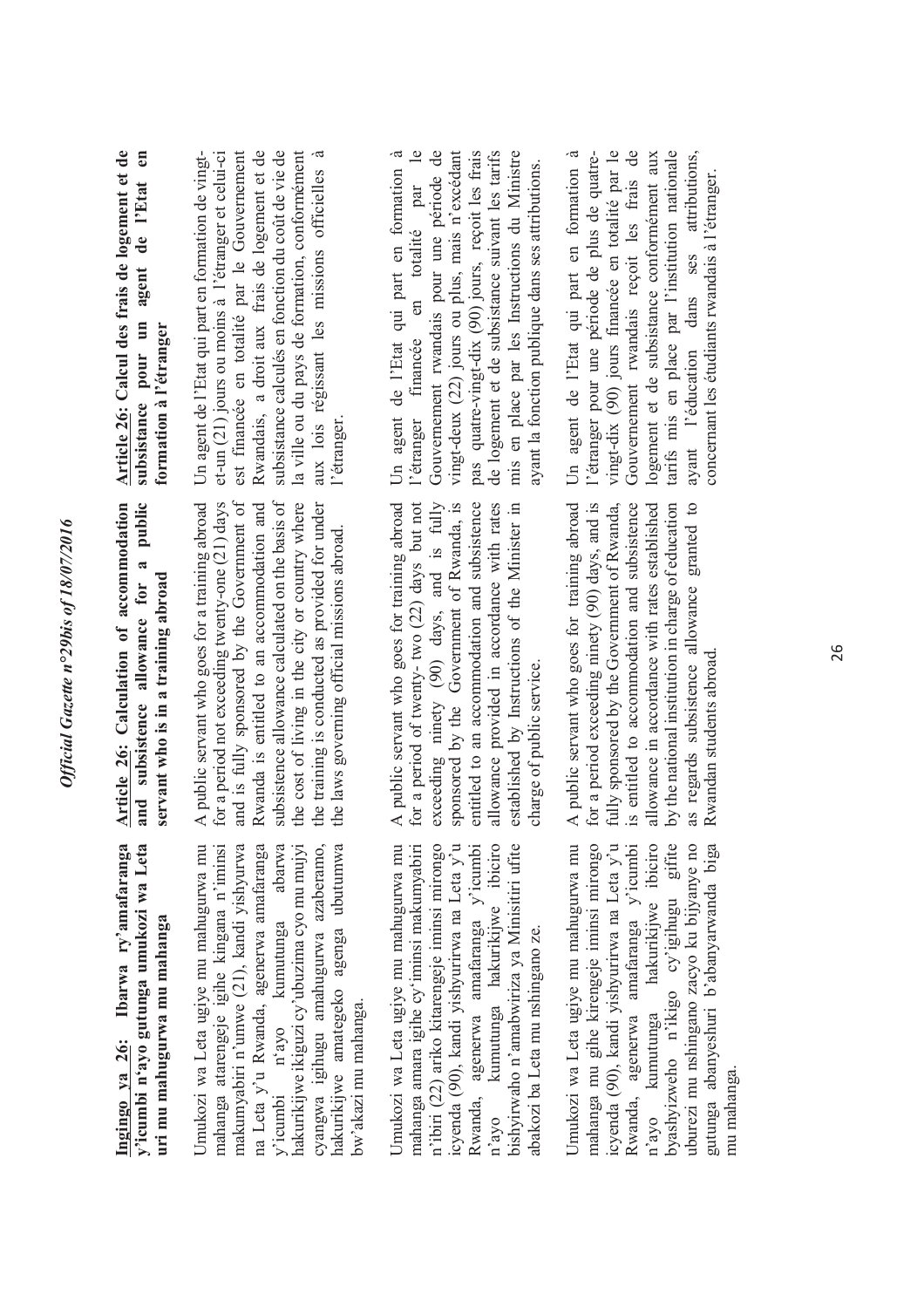| Ingingo ya 27: Amafaranga y'ingoboka ku<br>mahugurwa y'imbere mu Gihugu                                                                                              | Article 27: Incidental allowance on a training<br>inside the Country                                                                                           | pour les<br>Article 27: Frais de circonstances<br>formations à l'intérieur du pays                                                                                               |
|----------------------------------------------------------------------------------------------------------------------------------------------------------------------|----------------------------------------------------------------------------------------------------------------------------------------------------------------|----------------------------------------------------------------------------------------------------------------------------------------------------------------------------------|
| Umukozi wa Leta ugiye mu mahugurwa<br>imbere mu Gihugu, yishyuriwe na Leta y'u<br>ahabwa amafaranga y'ingoboka<br>Rwanda,<br>ingana na:                              | sponsored by the Government of Rwanda inside<br>A public servant who goes for a training<br>an incidental<br>the country is entitled to<br>allowance of:       | l'intérieur du Pays financée par le Gouvernement<br>Un agent de l'Etat qui participe à une formation à<br>rwandais reçoit les frais de circonstances de:                         |
| 1° ibihumbi bitanu by'amafaranga y'u Rwanda (5.000 Frw) ku mahugurwa<br>atarengeje iminsi cumi n'ine (14);                                                           | five thousand Rwandan Francs (5,000 Frw)<br>for a training of a period not exceeding<br>fourteen (14) days;<br>$\frac{1}{1}$                                   | une formation n'excédant pas quatorze (14)<br>cinq mille francs rwandais (5.000 Frw) pour<br>jours;<br>$\frac{1}{1}$                                                             |
| ibihumbi icumi by'amafaranga y'u Rwanda (10.000 Frw) ku mahugurwa<br>arengeje iminsi cumi n'ine (14) ariko<br>atarengeje iminsi mirongo itatu (30);<br>$\frac{1}{2}$ | (10,000)<br>Frw) for a training exceeding fourteen (14)<br>days but not exceeding thirty (30) days;<br>ten thousand Rwandan Francs<br>$\overline{\mathcal{C}}$ | dix mille francs rwandais (10.000 Frw) pour<br>excédant<br>quatorze (14) jours mais n'excédant pas<br>une formation d'une durée<br>trente (30) jours;<br>$\overset{\circ}{\sim}$ |
| ibihumbi makumyabiri by'amafaranga<br>y'u Rwanda (20.000 Frw) ku mahugurwa<br>arengeje iminsi mirongo itatu (30).<br>$3^\circ$                                       | twenty thousand Rwandan Francs (20,000<br>Frw) for a training exceeding thirty $(30)$<br>days.<br>$\mathcal{S}^{\circ}$                                        | vingt mille francs rwandais (20.000 Frw)<br>(30)<br>pour une formation de plus de trente<br>jours.<br>$3^{\circ}$                                                                |
| <b>CONGINGO</b><br>Z'INZIBACYUHO N'IZISOZA<br>$\mathbb{W}^{\mathcal{A}}$<br><b>JMUTWE</b>                                                                            | AND<br>CHAPTER VI: TRANSITIONAL<br>FINAL PROVISIONS                                                                                                            | <b>DISPOSITIONS</b><br>TRANSITOIRES ET FINALES<br>$\ddot{\Sigma}$<br><b>CHAPITRE</b>                                                                                             |
| Ingingo ya 28: Amahugurwa agikorwa                                                                                                                                   | Article 28: On-going trainings                                                                                                                                 | Article 28: Formations en cours                                                                                                                                                  |
| ajyanye<br>atari yarangira akomeza<br>kugira agaciro kayo kose nk'uko yashyizweho<br>y'amahugurwa<br>n'amahugurwa<br>Amasezerano<br>umukono.                         | Existing training contracts related to on-going<br>trainings remain valid in their entirety as signed.                                                         | Les contrats signés pour les formations en cours<br>restent valides dans leur intégralité tels que<br>signés.                                                                    |
|                                                                                                                                                                      |                                                                                                                                                                |                                                                                                                                                                                  |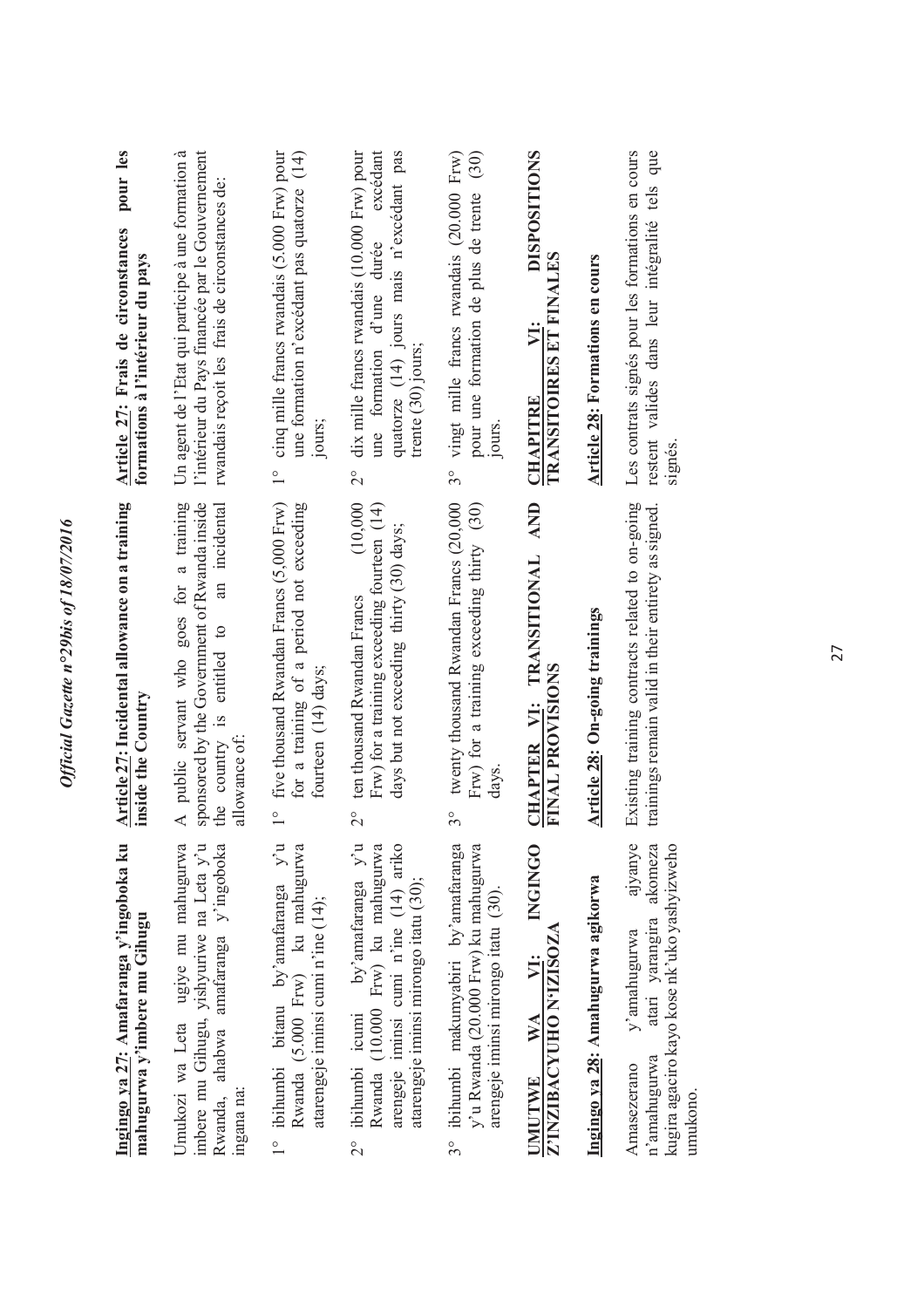| Ingingo ya 29: Abashinzwe gushyira mu<br>bikorwa iri teka                                                                                                                                           | for<br>Article 29: Authorities responsible<br>implementation of this Order                                                                                                           | Article 29: Autorités chargées de l'exécution<br>du présent arrêté                                                                                                                                                          |
|-----------------------------------------------------------------------------------------------------------------------------------------------------------------------------------------------------|--------------------------------------------------------------------------------------------------------------------------------------------------------------------------------------|-----------------------------------------------------------------------------------------------------------------------------------------------------------------------------------------------------------------------------|
| Minisitiri w'Abakozi ba Leta n'Umurimo na<br>Minisitiri w'Imari n'Igenamigambi basabwe<br>gushyira mu bikorwa iri teka.                                                                             | The Minister of Public Service and Labour and<br>the Minister of Finance and Economic Planning<br>are entrusted with the implementation of this<br>Order.                            | Le Ministre de la Fonction Publique et du Travail<br>Economique sont chargés de l'exécution du<br>et le Ministre des Finances et de la Planification<br>présent arrêté.                                                     |
| Ingingo 30: Ivanwaho ry'Iteka n'ingingo<br>zinyuranyije n'iri teka                                                                                                                                  | <b>Article 30: Repealing provision</b>                                                                                                                                               | <b>Articles 30: Disposition abrogatoire</b>                                                                                                                                                                                 |
| Iteka rya Minisitiri w'Intebe n° 003/03 ryo ku<br>y'abakozi ba Leta akorwa n'ingingo zose<br>wa 16/01/2015 rigena uburyo amahugurwa<br>teka<br>$n'$ iri<br>zinyuranyije<br>bivanyweho.<br>z'amateka | Prime Minister's Order n° 003/03 of<br>16/01/2015 determining modalities for training<br>for public servants and all prior provisions<br>contrary to this Order are hereby repealed. | 16/01/2015 portant modalités de déroulement des<br>formations des agents de l'Etat et toutes autres<br>dispositions antérieures contraires au présent<br>L'Arrêté du Premier Ministre n° 003/03 du<br>arrêté sont abrogées. |
| Igihe iteka ritangira<br>Ingingo ya 31:<br>gukurikizwa                                                                                                                                              | Article 31: Commencement                                                                                                                                                             | Article 31: Entrée en vigueur                                                                                                                                                                                               |
| ritangarijweho mu Igazeti ya Leta ya<br>Iri teka ritangira gukurikizwa ku munsi<br>Repubulika y'u Rwanda.                                                                                           | This Order comes into force on the date of its<br>publication in the Official Gazette of the<br>Republic of Rwanda.                                                                  | publication au Journal Officiel de la République<br>Le présent arrêté entre en vigueur le jour de sa<br>du Rwanda.                                                                                                          |
| Kigali, ku wa 10/06/2016                                                                                                                                                                            | Kigali, on 10/06/2016                                                                                                                                                                | Kigali, le 10/06/2016                                                                                                                                                                                                       |
|                                                                                                                                                                                                     |                                                                                                                                                                                      |                                                                                                                                                                                                                             |